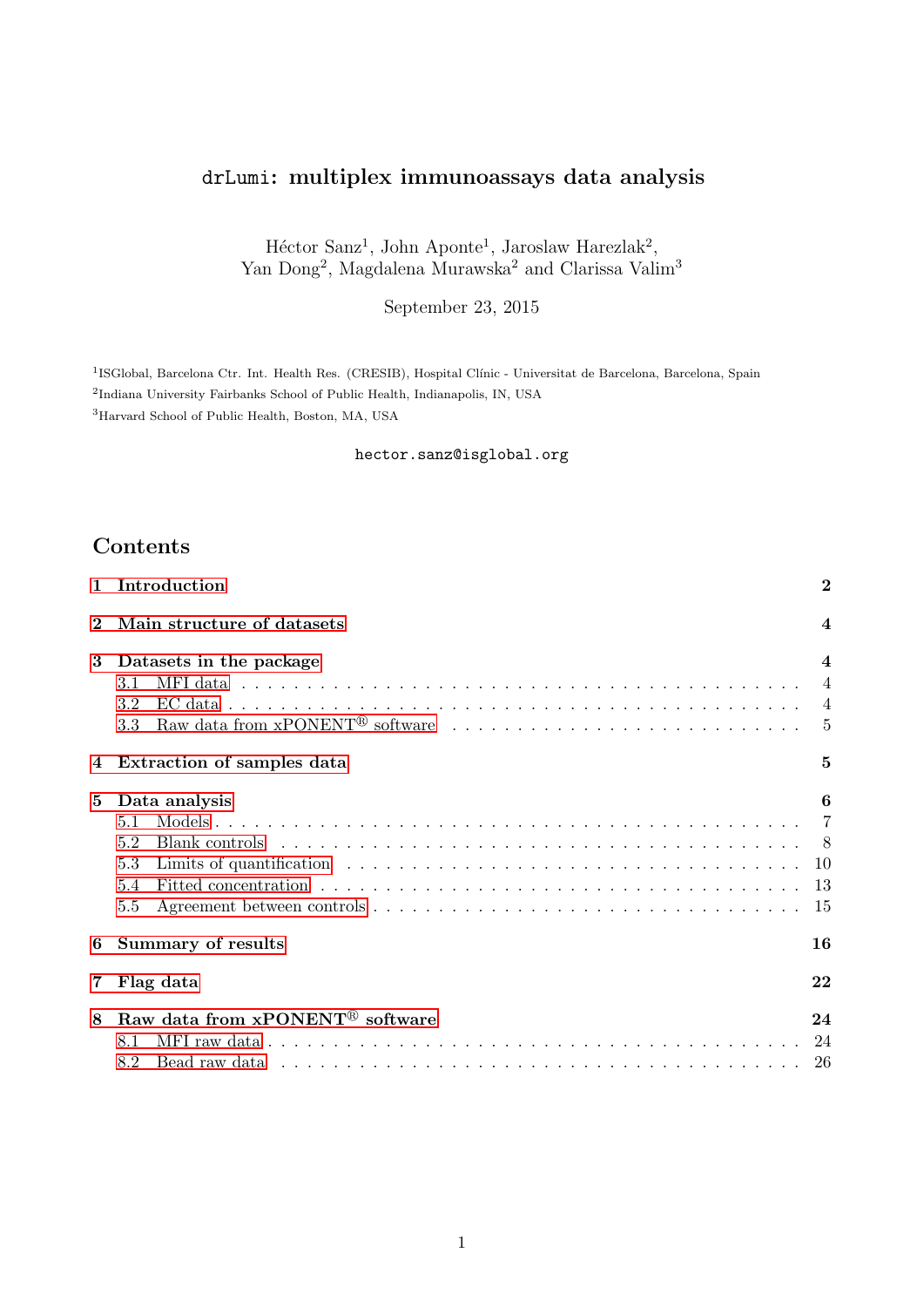# <span id="page-1-0"></span>1 Introduction

The drLumi package allows users to manage data, calibrate assays and perform quality control of multiplex immunoassays. This document provides an overview on the usage of the main functions of the package and examples of the implemented methods. The datasets available in the package were used in the examples presented so they can be reproduced.

Multiplex immunoassays are used to measure concentrations of several cytokines and chemokines, antibodies, or other proteins simultaneously and are important for biomarkers discovery.

Several beads with antibodies fixed to capture the analyte of interest are mixed with subject's serum or plasma in 96 well plates, one subject per well. Sets of beads are individually labeled according to the specific analyte capability of measuring. After the beads capture the existing analyte in subject's sample, they are allowed to interact with a fluorescent antibody. In the presence of the analyte, the fluorescent antibody and the antibody fixed to the bead make a sandwich with the analyte to be quantified. This complex goes through laser bins that quantify the amount of analyte in each bead with the analyte-antibodies complex; the assay final raw output is the median fluorescence intensity (MFI) over all beads containing the corresponding analytes. To calibrate between-plate variability and quantify analyte concentrations, each plate includes wells containing increasing dilutions of a sample with known concentration of each analyte. Those wells are used to fit standard curves with the MFI as a function of the concentration of the analyte in the reference samples. To calibrate each subject's response, the MFI of the subject samples is converted in analyte concentration using the standard curve. The minimum and maximum concentration of analyte that can be reliably quantified after using the standard curve to transform the MFI in an analyte concentration is called lower and higher limit of quantification (LLOQ and HLOQ), respectively. Additionally, to estimate the background noise in the assay, samples containing no analyte (negative or blank controls) are included in each assay plate.

Several analytical factors when pre-processing the data from the assay may result in suboptimal calibration and decrease assay sensitivity, i.e., failure to quantify a large amount of samples because concentration is outside the limits of quantification (LOQ) range, including the fit of standard curve and the approach used to estimate limits of quantification. Moreover, the approach used to account for background noise when estimating standard curves can also affect the fitting of the standard curves and impact the assay calibration and sensitivity.

There are several commercial software to handle concentration-response multiplex data. Usually these software allow to estimate concentration of samples using a standard curve but they don't allow to perform a good Quality Control (QC) based on residuals, goodness of fit or confidence intervals for the coefficients.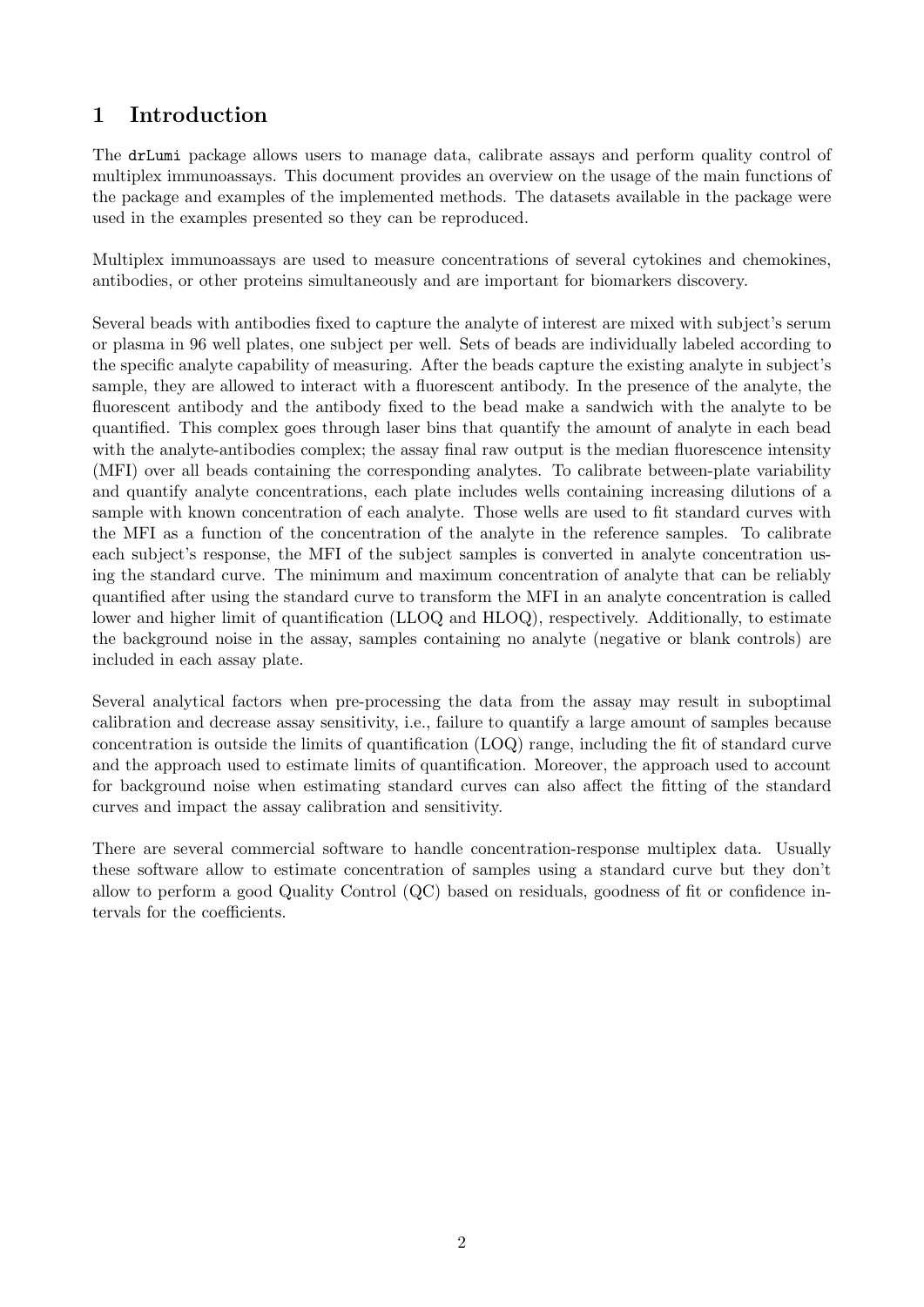In the following sections we illustrate how to perform all QC process for multiplex immunoassays data using drLumi package.



Figure 1: Schematic representation of the main functions and arguments included in the drLumi package. The name of the functions are shown inside blue boxes, options and name of arguments of the functions are shown inside red ellipses and the green box shows the starting point of the flow depending on the origin of the raw data.

The package allows to import CSV raw data that has been exported from  $xPONENT^{\circledR}$  software. For a detailed example showing how to process this type of data go to section [8.](#page-23-0)

To load the package:

> library(drLumi)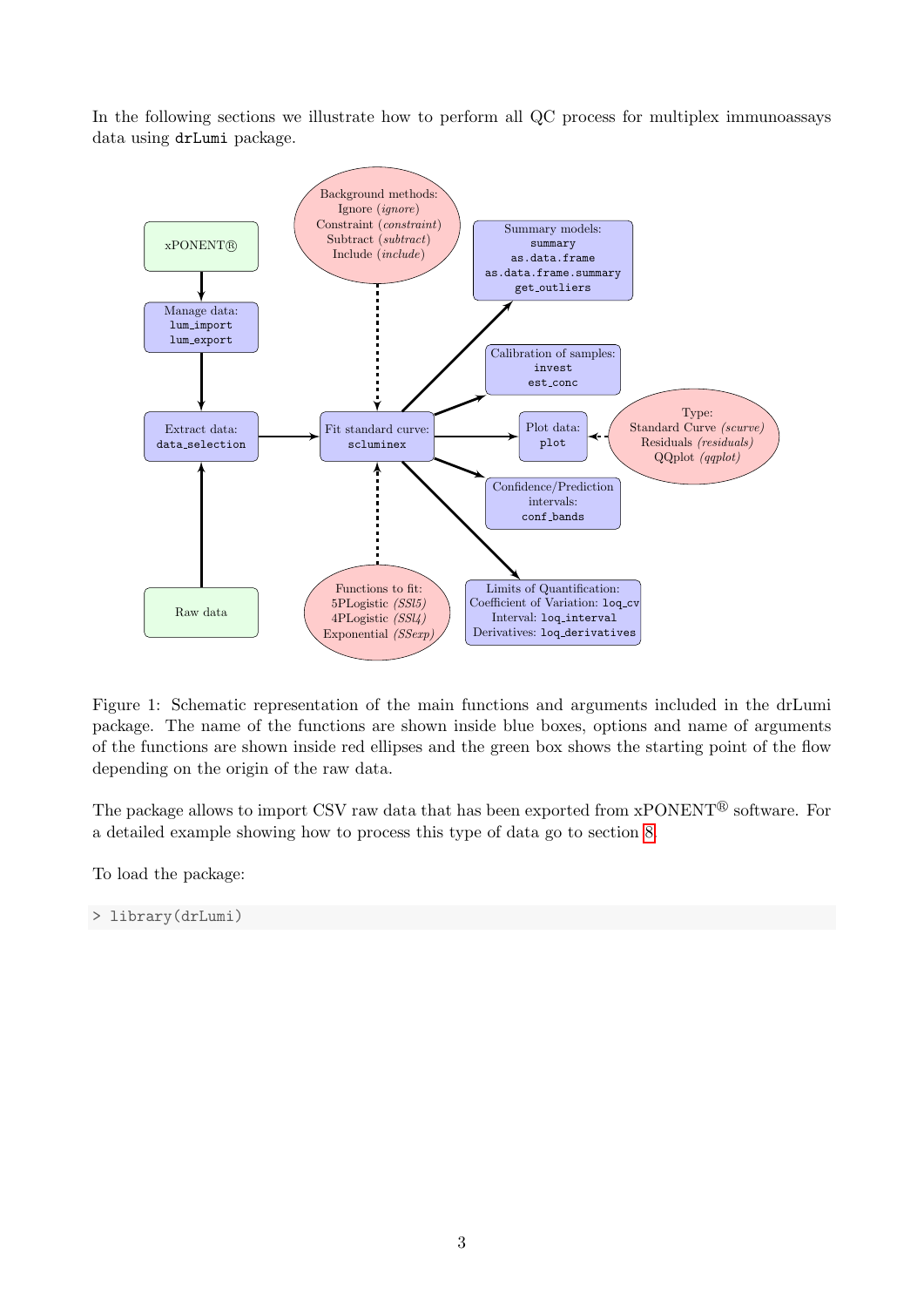## <span id="page-3-0"></span>2 Main structure of datasets

The package only allows to read automatically CSV files from xPONENT<sup>®</sup> software. Other data must be pre-processed, if necessary, and transformed into a data.frame class object. The final data.frame must have the following variables:

- Plate identification.
- Well position.
- Analyte name.
- Sample identification.
- Median fluorescence intensity values.
- Expected concentration.

The information can be just in one data.frame or in several (e.g., mfidata and ecdata).

## <span id="page-3-1"></span>3 Datasets in the package

There are three datasets available in the drLumi package.

### <span id="page-3-2"></span>3.1 MFI data

A dataset with the median fluorescence intensity values for three 96-wells plates and 30 analytes information per plate. The variables included in the dataset are:

- plate: plate identification.
- well: position of the sample in the plate.
- analyte: analyte tested.
- sample: type of sample in the well (blank, standard, positive control or unknown). In each plate 2 blanks, 17 dilution points (standard 1 is duplicated), 3 controls (each one duplicated) were tested.
- mfi: Median Fluorescence Intensity.

To load the median fluorescence data:

> data(mfidata)

First 6 rows of the mfidata:

```
> head(mfidata)
   plate well analyte sample mfi
1 plate_1 P1_B1 FGF Control1 2902
2 plate_1 P1_A2 FGF Standard1 4096
3 plate_1 P1_B2 FGF Control2 440
4 plate_1 P1_A3 FGF Standard2 3925
5 plate_1 P1_B3 FGF Control3 40
6 plate_1 P1_A4 FGF Standard4 2510
```
### <span id="page-3-3"></span>3.2 EC data

A dataset with the expected concentration data by analyte for the mfidata. The variables included in the data.frame are:

• sample: type of sample (background, control or standard).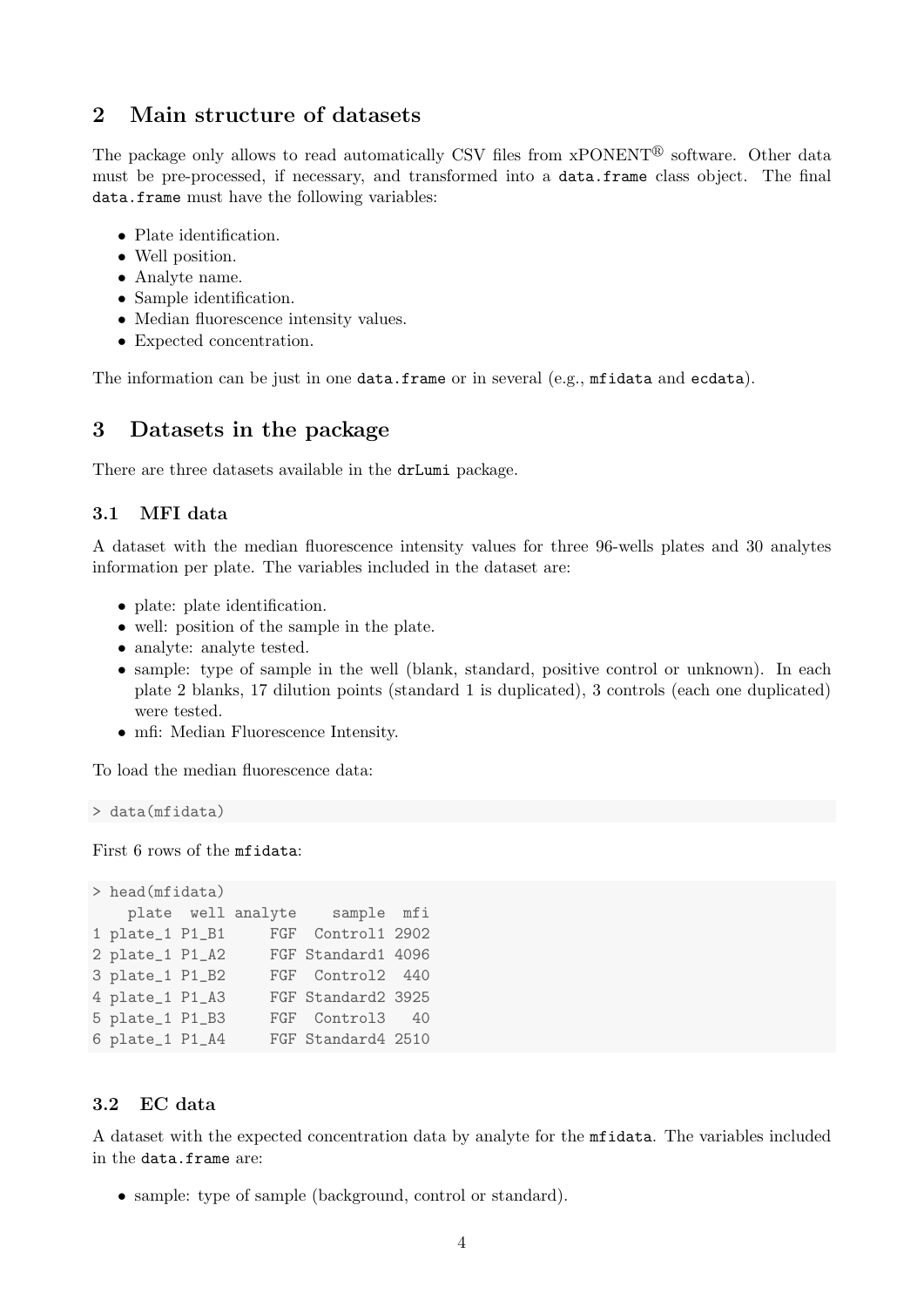- analyte: analyte tested.
- ec: expected concentration value.

To load the expected concentration data:

> data(ecdata)

First 6 rows of the ecdata:

```
> head(ecdata)
    sample analyte ec
1 Standard1 FGF 3450.0000
2 Standard2 FGF 1725.0000
3 Standard3 FGF 862.5000
4 Standard4 FGF 431.2500
5 Standard5 FGF 215.6250
6 Standard6 FGF 107.8125
```
## <span id="page-4-0"></span>3.3 Raw data from  $x$ PONENT<sup>®</sup> software

There is an example of CSV raw data from  $x$ PONENT<sup>®</sup> software in inst/extdata named plate1.csv. For a detailed example of this data go to section [8.](#page-23-0)

## <span id="page-4-1"></span>4 Extraction of samples data

Generally, the machine that reads the assay is connected to a software that produces a dataset including standard points, blank controls and subject's samples. The data selection function allows splitting variables and samples in different datasets. Also, is possible to merge the expected concentration values and flag points (samples to be removed from the analysis, for instance outliers). Two available methods can be used in order to identify the samples:

- specify the pattern of the samples' name. The data\_selection function using regular expressions will match samples based on the pattern.
- specify the exact name of the samples.

Extracting samples based on a *pattern* and merging the expected concentration variables:

```
> datasets <- data_selection(x = mfidata, ecfile = ecdata,
+ byvar.ecfile = c("sample","analyte"),
+ backname = "Background0",
     stanname="Standard", posname = "Controls")
```
Where

- x=mfidata: is the MFI data.frame.
- ecfile=ecdata: is the expected concentration data.frame to be merged to mfidata.
- byvar.ecfile = c("sample","analyte"): are the link variables between the mfidata and ecdata.
- backname = "Background0": is the pattern of the blank controls.
- stanname = "Standard": is the pattern of the standard points.
- posname = "Controls": is the pattern of the controls other than blank.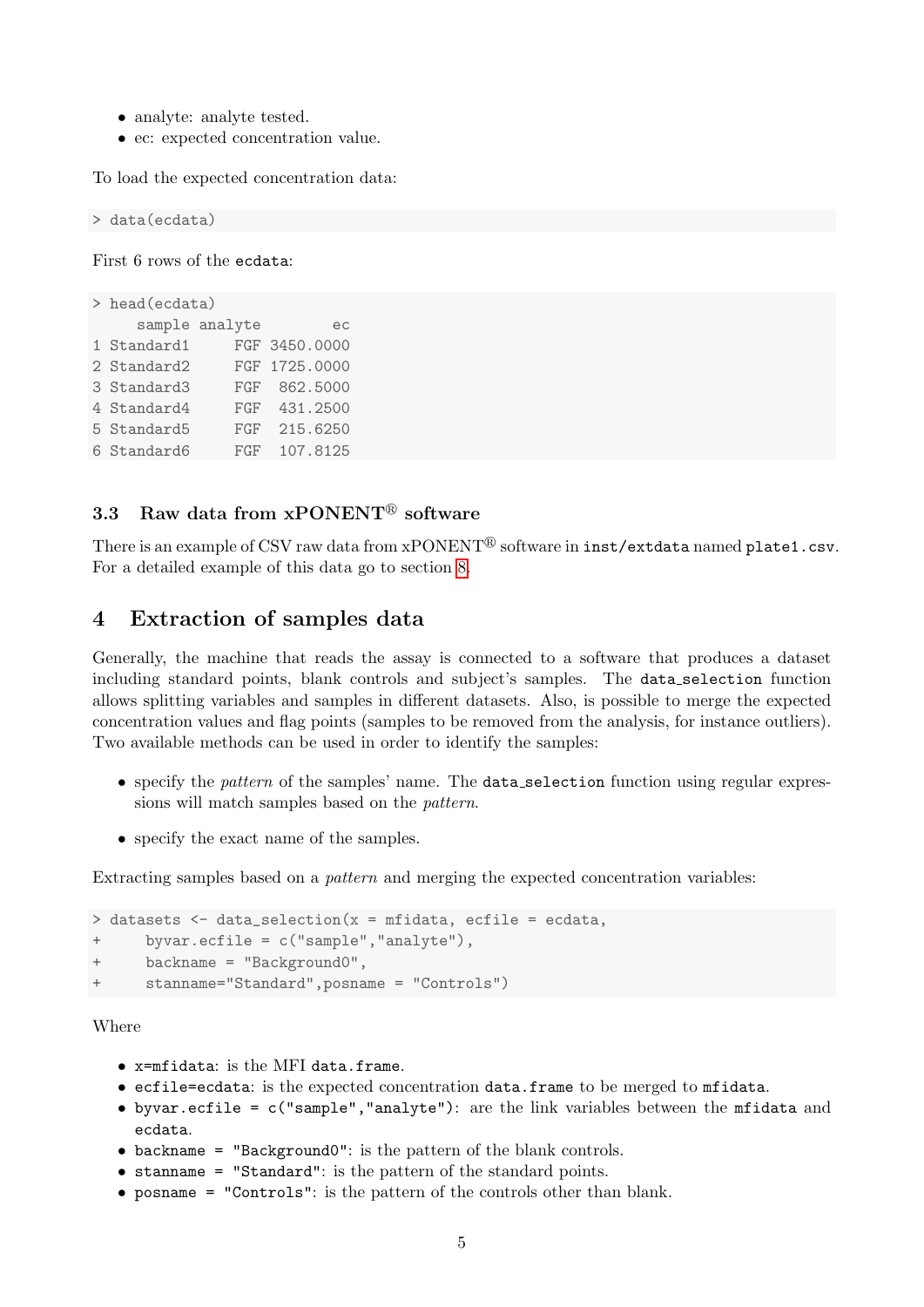All samples datasets have been extracted (first 3 observations of each):

#### Background

```
> head(datasets$plate_1$background,3)
      sample analyte plate well mfi ec
1 Background0 FGF plate_1 P1_A1 21.0 0
2 Background0 FGF plate_1 P1_H12 19.0 0
3 Background0 IL1B plate_1 P1_A1 20.5 0
```
#### Standard

```
> head(datasets$plate_1$standard,3)
    sample analyte plate well mfi ec
1 Standard1 FGF plate_1 P1_H4 3933 3450
2 Standard1 FGF plate_1 P1_A2 4096 3450
3 Standard2 FGF plate_1 P1_A3 3925 1725
```
#### Positive controls

```
> head(datasets$plate_1$positive,3)
   sample analyte plate well mfi ec
1 Control1 FGF plate_1 P1_B1 2902.0 1150.00
2 Control1 FGF plate_1 P1_G10 3173.5 1150.00
3 Control2 FGF plate_1 P1_B2 440.0 143.75
```
#### Unknowns

```
> head(datasets$plate_1$unknowns,3)
        sample analyte plate well mfi ec
1 M_sid_8_DMSO IL10 plate_1 P1_F10 521 NA
2 B_sid_13_CSP FGF plate_1 P1_C1 18 NA
3 B_sid_13_DMSO FGF plate_1 P1_D1 19 NA
```
## <span id="page-5-0"></span>5 Data analysis

The function used to analyze the data is scluminex. Given standard and background (optional) datasets, a list of nonlinear models and a background method this function tries to fit the list of models hierarchicaly. The package has some pre-specified models. The models are fitted by the nlsLM function from the minpack.lm [\[2\]](#page-27-0) package which is a modified version of the nls function that incorporates the Levenberg-Marquardt algorithm. The scluminex function transforms the original data into base 10 logarithm.

```
> allanalytes <- scluminex(plateid = "newplate",
+ standard = datasets$plate_1$standard,
+ background = datasets$plate_1$background,
+ bkg = "ignore", lfct = c("SSl5","SSl4"),
+ fmfi = "mfi", verbose = FALSE)
```
where,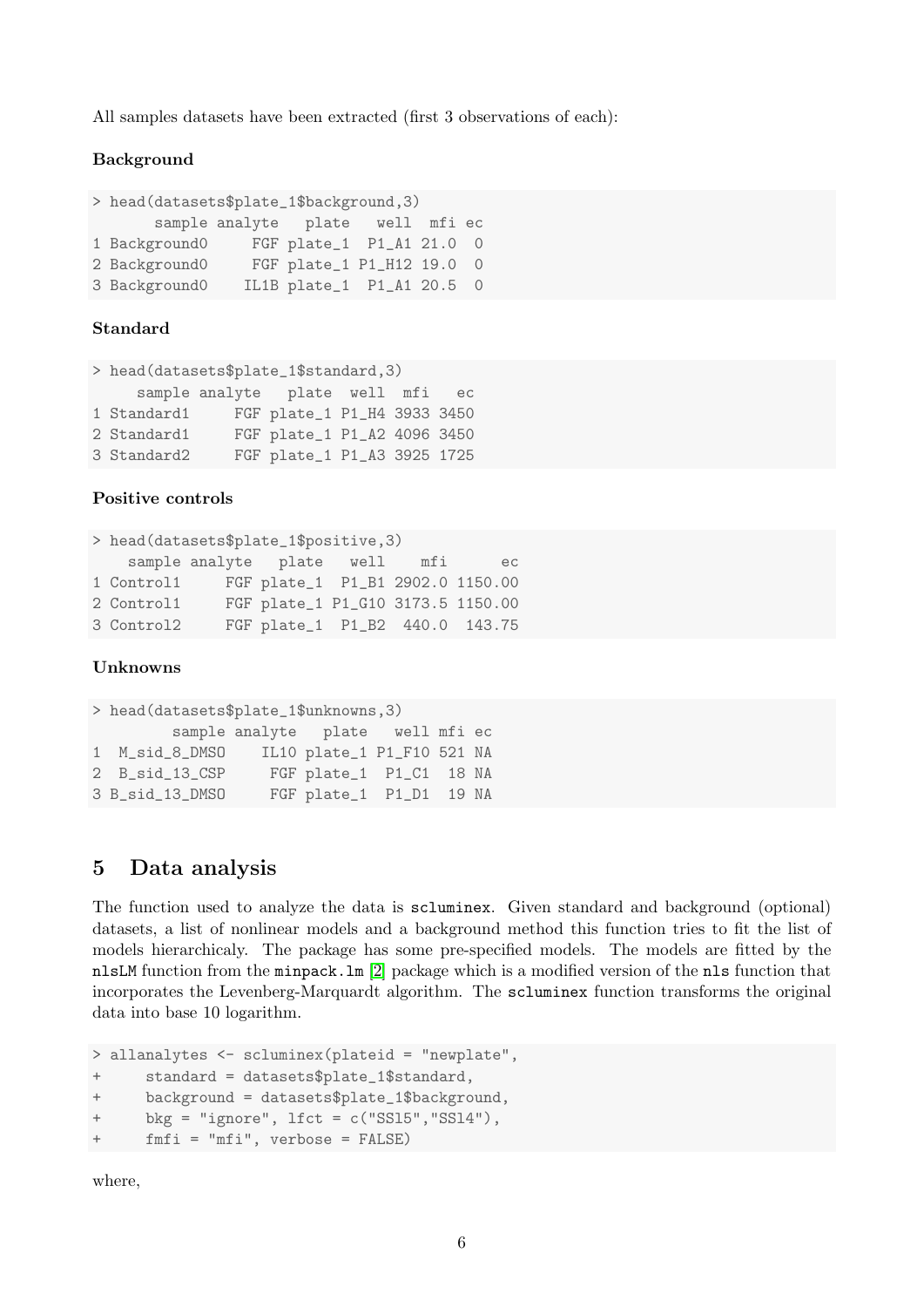- plateid: is the name of the plate (or experiment).
- standard = datasets\$plate\_1\$standard: is a data.frame with the standard points information.
- background = datasets\$plate 1\$background: is a data.frame with the blank controls data.
- bkg = "ignore": is the approach to account for the background noise.
- lfct = c("SS15", "SS14"): are the models to be fitted. The function will try to estimate in first place the SSl5 model and if the model does not converge will try to fit SSl4.
- $f$ m $f$ i = "m $f$ i": is the name of the MFI variable.
- verbose = FALSE: logical to do not print the convergence of the models.

Note that the class of allanalytes is scluminex. The list syntax can be used to extract the information of one specific analyte:

```
> class(allanalytes)
[1] "scluminex"
> allanalytes
[1] "FGF" "IL1B" "G-CSF" "IL10" "IL13" "IL6" "IL12"
[8] "RANTES" "EOTAXIN" "IL17" "MIP1A" "GMCSF" "MIP1B" "MCP1"
[15] "IL15" "EGF" "IL5" "HGF" "VEGF" "IFNg" "IFNa"
[22] "IL1RA" "TNFa" "IL2" "IL7" "IP10" "IL2R" "MIG"
[29] "IL4" "IL8"
> names(allanalytes$FGF)
[1] "convergence" "data" "model" "coefficients" "rsquare"
[6] "aic" "modelfit" "neill.method" "flag_data" "fct"
[11] "bkg_mean" "alertbkg" "bkg_method" "fieldnames"
```
#### <span id="page-6-0"></span>5.1 Models

As described previously, the package has implemented some nonlinear selfStart models:

Five-parameter logistic function: using a base 10 logarithm is implemented though the SSl5 function:

$$
f(x; b, c, d, e, f) = c + \frac{d - c}{(1 + 10^{b(x - e)})f}
$$

where,

- $\bullet$  b: the slope around e parameter
- c: the lower asymptote parameter
- $d$ : the upper asymptote parameter
- $e$ : the concentration that produces a response halfway between c and d.
- $f$ : the asymmetry for the slope

The constraint version has c as a fixed value instead a parameter.

Four-parameter logistic function: is expressed as a particular version of the five-parameter logistic model when the f parameter is fixed to 1:

$$
f(x; b, c, d, e) = c + \frac{d - c}{1 + 10^{b(x - e)}}
$$

The SSl4 function has the selfStart model implemented also on base 10 logarithm. As the SSl5, the constraint method has the parameter  $c$  as a fixed value.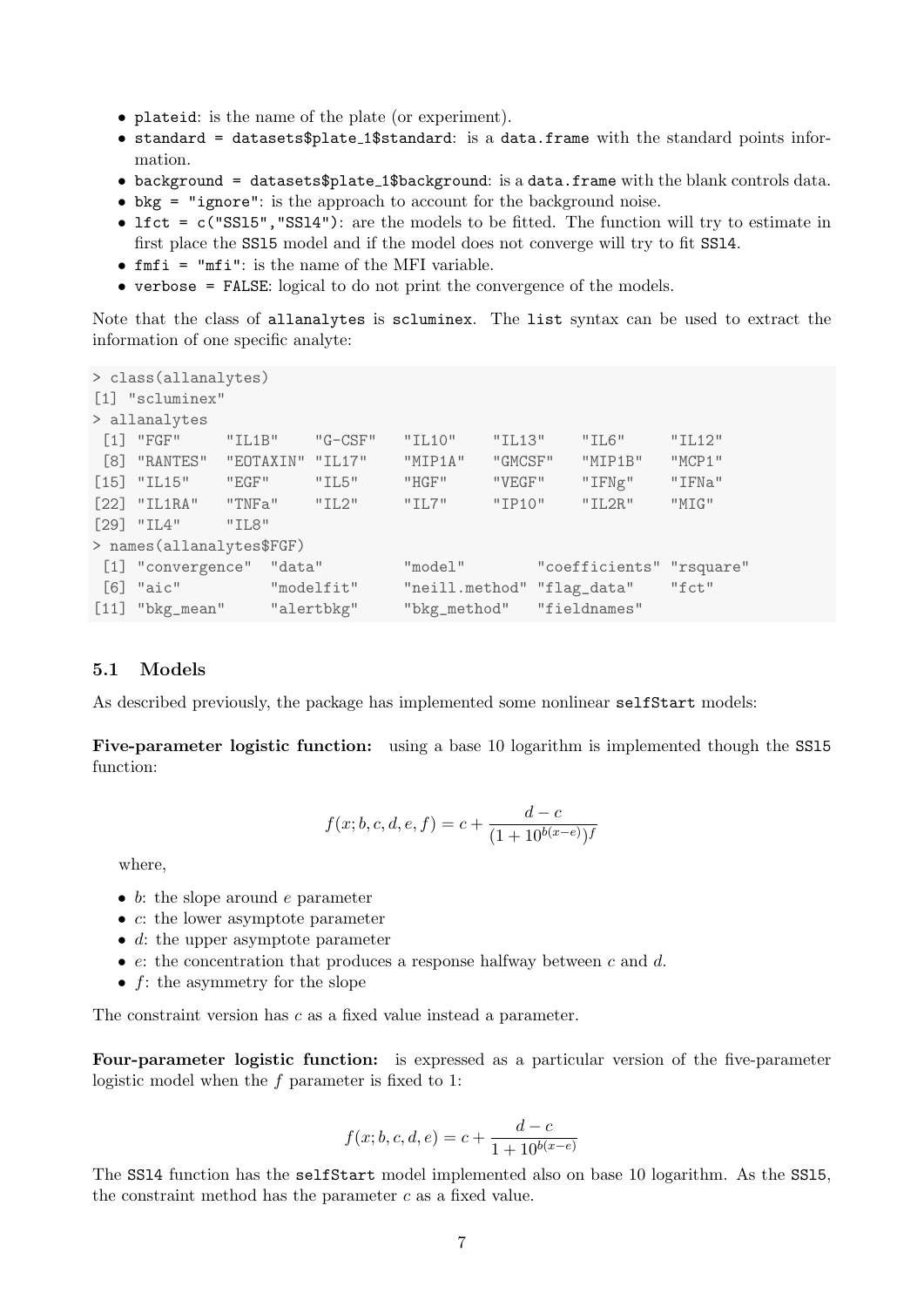Exponential growth: the SSexp function has the selfStart exponential model implemented on base 10 logarithm:

$$
f(x; y_0, b) = y_0 10^{\frac{x}{b}}
$$

where,

- b: the growth rate
- $y_0$ : the response when there is no concentration.

The constraint version of this function has  $y_0$  as a fixed value instead a parameter.



Figure 2: Comparison of five-parameter, four-parameter and exponential models for plate 1 (IL15 analyte) with ignored background.

### <span id="page-7-0"></span>5.2 Blank controls

The scluminex functions allows to specify 4 methods to handle blank controls. As an example, first we subset information from one analyte and the we add the expected concentration data:

```
> fgf <- subset(mfidata, analyte=="FGF" & plate=="plate_1")
> dat <- data_selection(fgf, ecdata)
```
Ignored: the background information can be ignored, so the estimation of the coefficients will not take into account any background data.

```
> ig <- scluminex("plate_1",dat$plate_1$standard, dat$plate_1$background,
                  + lfct="SSl4", bkg="ignore", fmfi="mfi", fanalyte="analyte",
                  verbose=FALSE)
```
Included: the estimation of the standard curve takes into account the mean of the background of the values as another point of the standard curve. The median fluorescence intensity and the expected concentration for this new point by analyte is estimated as follows:

- MFI: geometric mean value of the blank controls.
- EC: the minimum expected concentration value of the standard points divided by 2.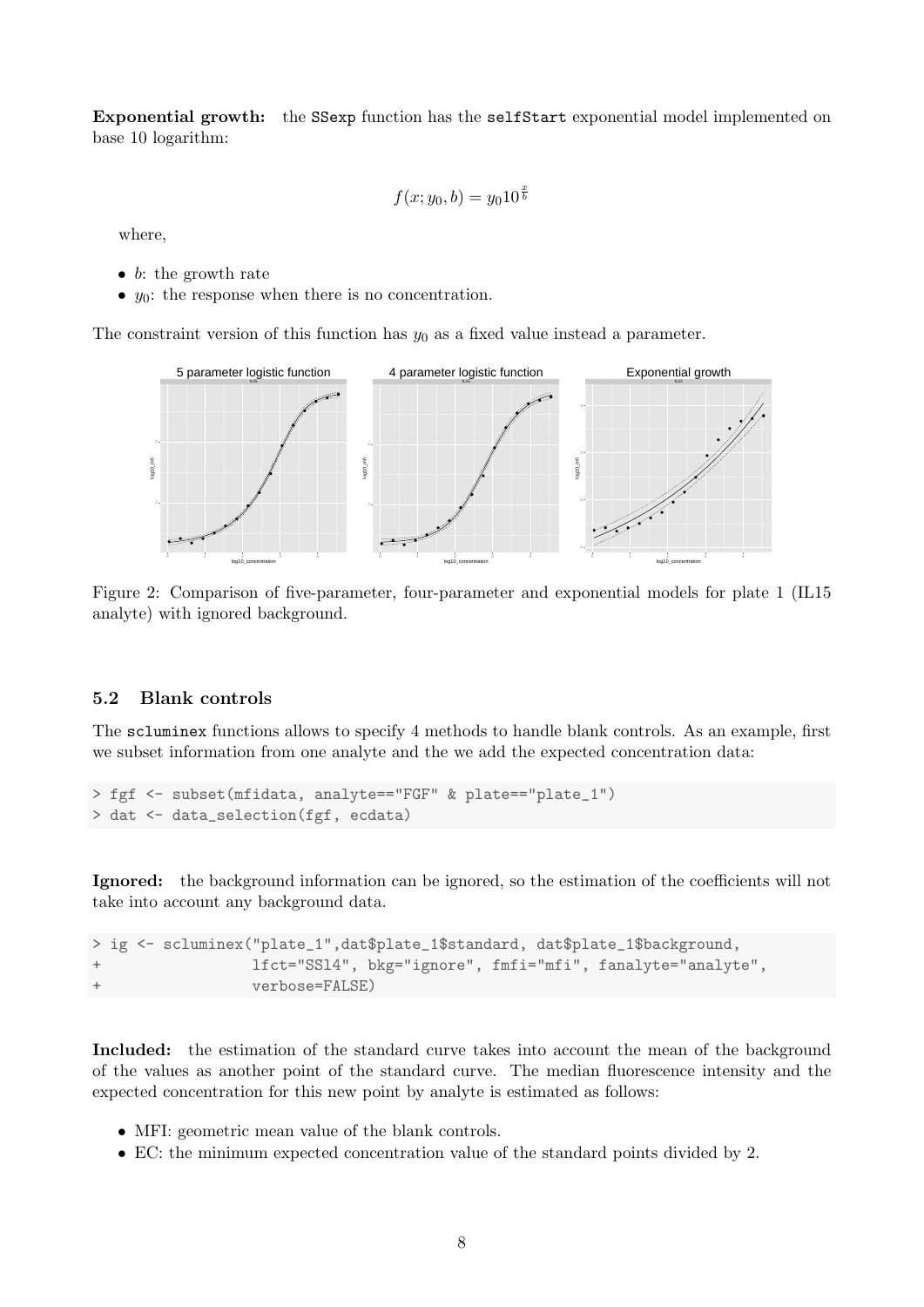```
> inc <- scluminex("plate_1",dat$plate_1$standard, dat$plate_1$background,
+ lfct="SSl4", bkg="include", fmfi="mfi", fanalyte="analyte",
                verbose=FALSE)
```
Subtracted: the geometric mean of the blank controls is subtracted from all the standard points.

```
> sub <- scluminex("plate_1",dat$plate_1$standard, dat$plate_1$background,
+ lfct="SSl4", bkg="subtract", fmfi="mfi", fanalyte="analyte",
                verbose=FALSE)
```
Constrained: the constrained parameter (lower asymptote) is fixed to the geometric mean background value and  $p-1$  parameters are estimated from the original model.

```
> cons <- scluminex("plate_1", dat$plate_1$standard, dat$plate_1$background,
+ lfct="SSl4", bkg="constraint", fmfi="mfi", fanalyte="analyte",
     verbose=FALSE)
```
<span id="page-8-0"></span>Figure [3](#page-8-0) shows the comparison of the 4 methods.



Figure 3: Comparison of background methods for plate 1 (FGF analyte) and 4 parameters logistic model. Green line shows the geometric mean of the blank controls.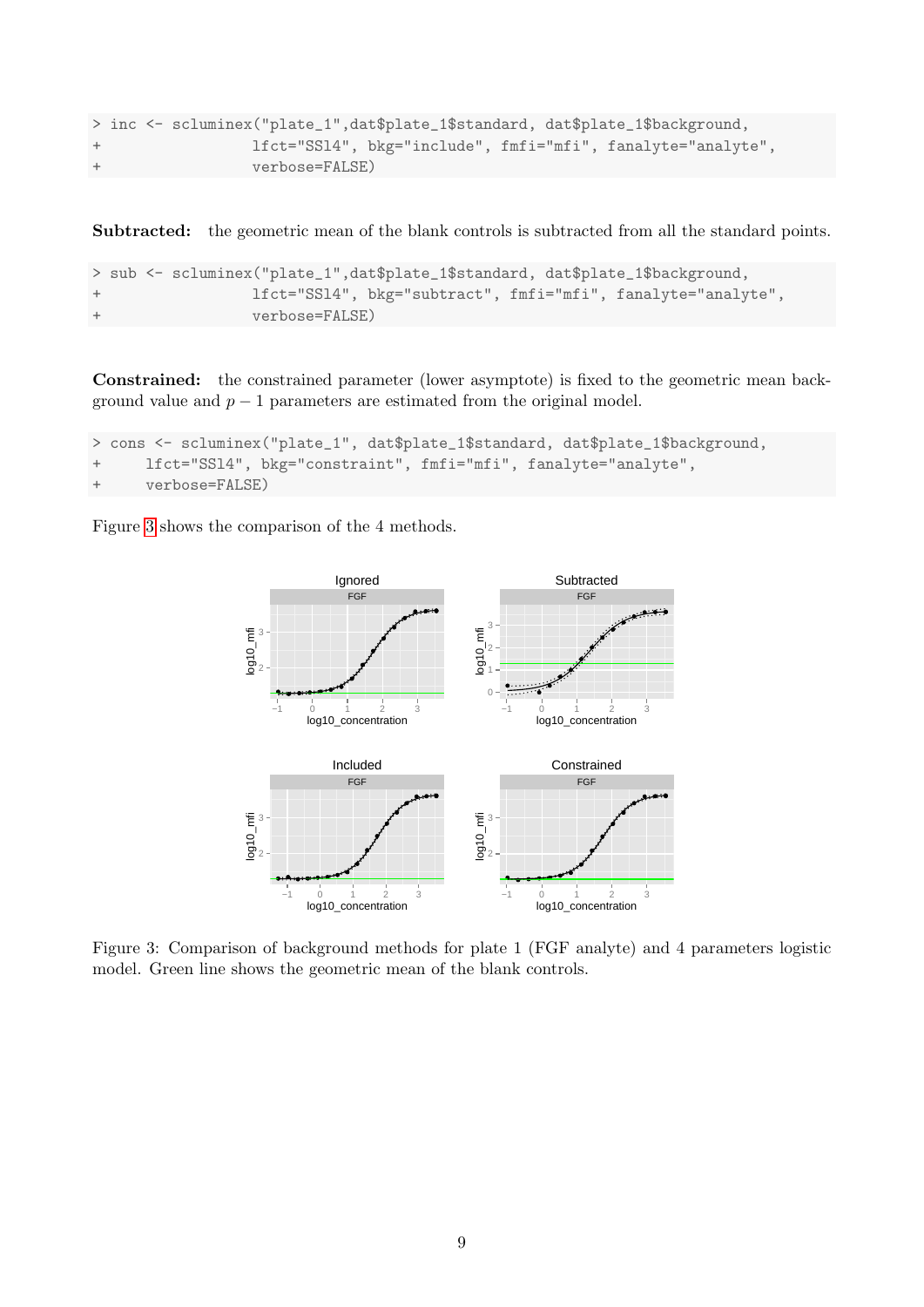## <span id="page-9-0"></span>5.3 Limits of quantification

The package implements 3 types of estimation for the upper and lower limit of quantification.

Derivatives: the estimation is based on the second order derivative of the model [\[9\]](#page-27-1). Once is estimated the maximum and minimum values are found (finding the roots on the third derivative) and those are the limits of quantification (Figure [4\)](#page-9-1). The package calculates the exact derivatives functions for the SSl5, SSl4 and SSexp. Given an scluminex object the loq derivatives function estimates the LOQ for all analytes or the specified ones by the subset.list argument.

```
> # arguments of the function
> args(loq_derivatives)
function (x, subset-list = NULL, ...)NULL
> der <- loq_derivatives(allanalytes, subset.list="FGF")
> der
 analyte lloq uloq method
1 FGF 1.088223 2.250466 derivative
```
<span id="page-9-1"></span>

Figure 4: Representation of the limits of quantification based on derivatives.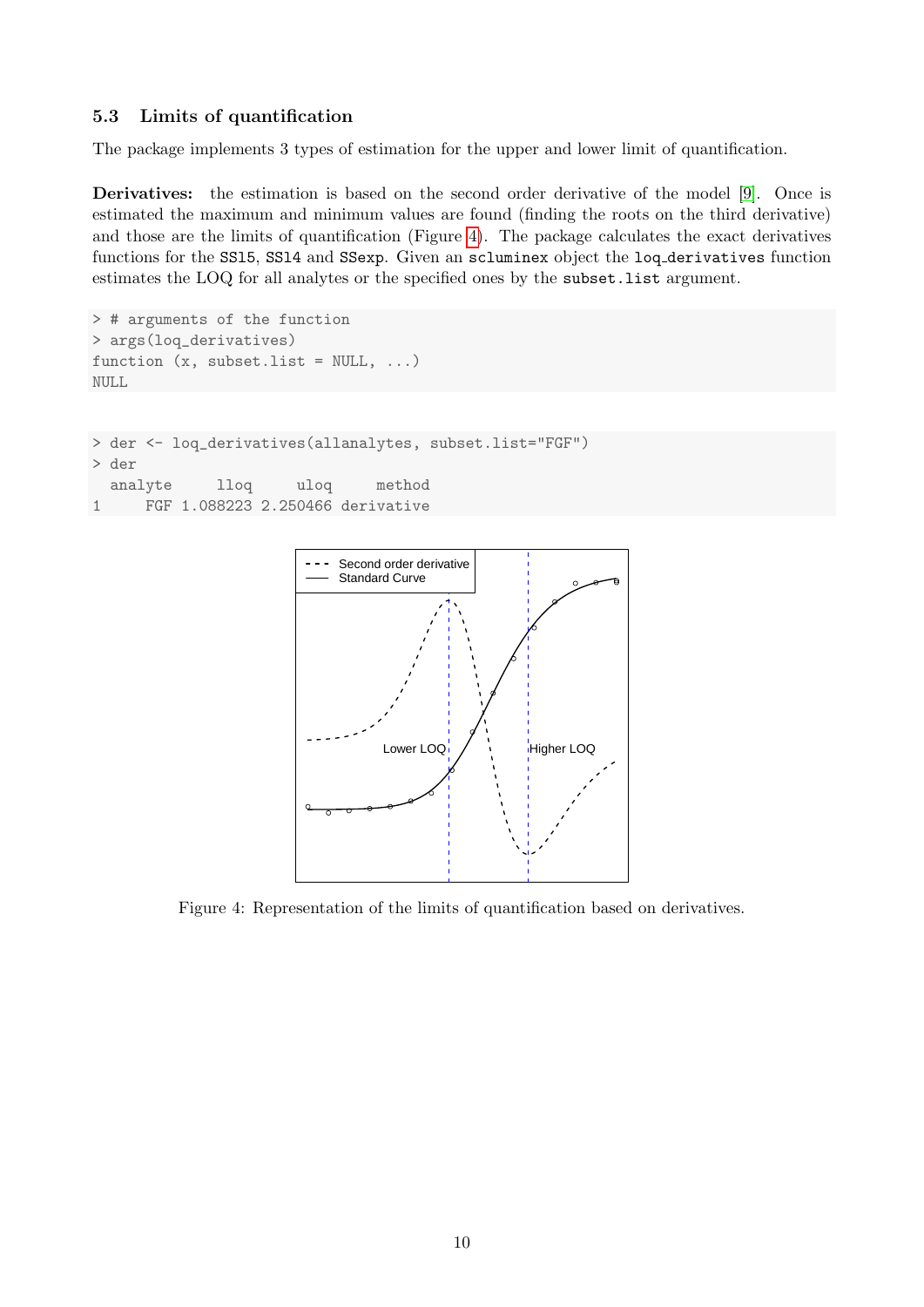<span id="page-10-0"></span>

Figure 5: Estimation of limits of quantification based on interval method for plate 1, FGF analyte and ignored background

Interval: the loq-interval function estimates the LOQ based on the prediction interval of the curve and the coefficients of the model [\[7\]](#page-27-2):

- Lower limit of quantification: is the concentration value of the intersection between lower prediction interval of the standard curve and the upper interval for the lower asymptote coefficient estimated by the model (if the model allows).
- Upper limit of quantification: is the concentration value of the intersection between upper prediction interval of the standard curve and the lower interval for the upper asymptote coefficient estimated by the model (if the model allows).

The function needs as an argument, the model and the position or name of the asymptote coefficients. In Figure [5](#page-10-0) there is an example for the plate 1, FGF analyte with ignored background.

```
> int <- loq_interval(allanalytes, subset.list= "FGF", low.asymp=2, high.asymp=3)
> int
 analyte lloq uloq method
1 FGF 0.677414 2.985435 interval
```
In the scenario where one of the asymptotes must be specified and not based in the coefficients, the arguments lowci or highci must be changed into the desired value. For example, in Figure [6](#page-11-0) the upper LOQ is estimated based on coefficients (same values as estimated in Figure [5\)](#page-10-0) but the lower asymptote has been fixed to 1.5 (not based on the coefficients estimation). Therefore, the intersection of the lower asymptote with the prediction interval is different and consequently the estimation of the concentration: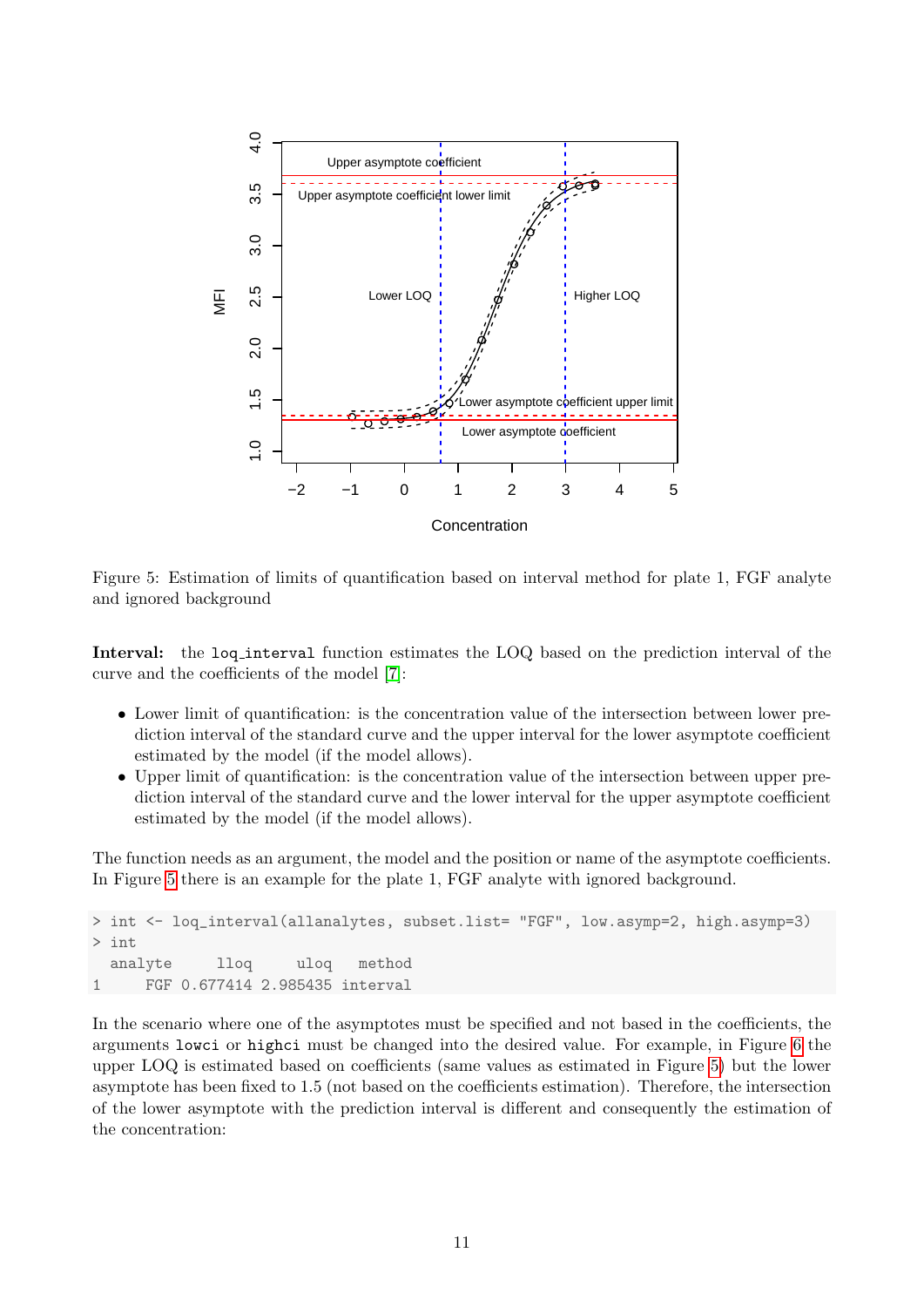<span id="page-11-0"></span>

Figure 6: Estimation of limits of quantification based on interval method (fixed lower assymptote value) for plate 1, FGF analyte and ignored background.

```
> int2 <- loq_interval(allanalytes, subset.list="FGF", high.asymp=3, lowci=1.5)
> int2
 analyte lloq uloq method
1 FGF 0.9690558 2.985435 interval
```
Coefficient of variation: this method is based on the estimation of the coefficient of variation of the fitted concentration values (base 10 logarithm) [\[1,](#page-27-3) [4\]](#page-27-4). The function calls the invest function and estimates the fitted concentration given a MFI, the standard error is estimated using the Delta Method. The Coefficient of Variation for the fitted concentration is estimated as:

 $\sqrt{e^{(SE \times ln(10))^2} - 1}$ 

where  $SE$  is the standard error of the fitted concentration [\[8\]](#page-27-5).

For a specific coefficient of variation cutoff the LLOQ and HLOQ are calculated as the fitted concentration values whose coefficient of variation is lower or equal to the specified cutoff.

Given a scluminex object and a coefficient of variation cutoff (max.cv argument), the loq cv function estimates the LOQ. See Figure [7](#page-12-1) for a representation of it.

```
> cv <- loq_cv(allanalytes, subset.list="FGF", max.cv=0.2)
> cv
 analyte lloq uloq method
1 FGF 0.4623362 3.127466 coefficient variation <=0.2
```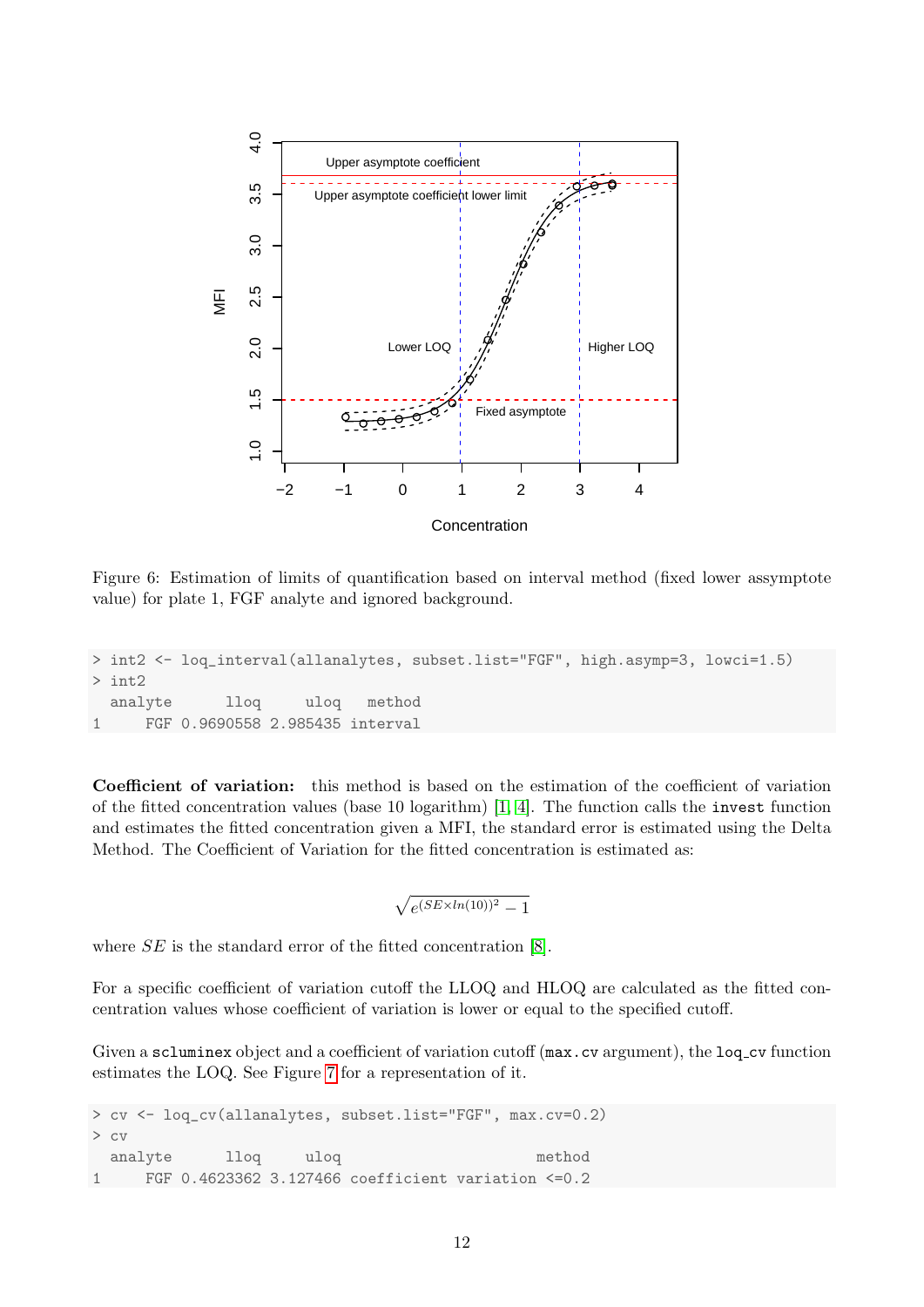<span id="page-12-1"></span>

Figure 7: Estimation of limits of quantification based on coefficient of variation method.

The LOQ object is loq class:

```
> class(der)
[1] "loqderivatives" "loq"
```
the summary method can be applied to obtain more information.

```
> summary(der)
 analyte lloq uloq ly uy loq.drange y.drange method
1 FGF 1.088223 2.250466 1.681452 3.097439 1.162243 1.415988 derivative
```
The new variables added are:

- ly: the MFI value of the LLOQ (lloq variable).
- uy: the MFI value of the ULOQ (uloq variable).
- loq.drange: dynamic range of the LOQ (difference between uloq and lloq).
- y.drange: dynamic range of the MFI values (difference between uy and ly).

## <span id="page-12-0"></span>5.4 Fitted concentration

Given a MFI value (base 10 logarithm), the function invest estimates the concentration value and the standard error calculating the invert value [\[11\]](#page-27-6). The package calculates the inverse functions for the 5-parameters, 4-parameters and exponential functions (in base 10 logarithm) therefore an analytically solution is given. The arguments of the function are:

```
> args(invest)
function (x, analyte = NULL, yvalue, ci.method = c("delta", "bootstrap"),
    level = 0.95, seed.boot = 123, nboot = 100)
NULL
```
Two methods for estimating the confidence interval are available: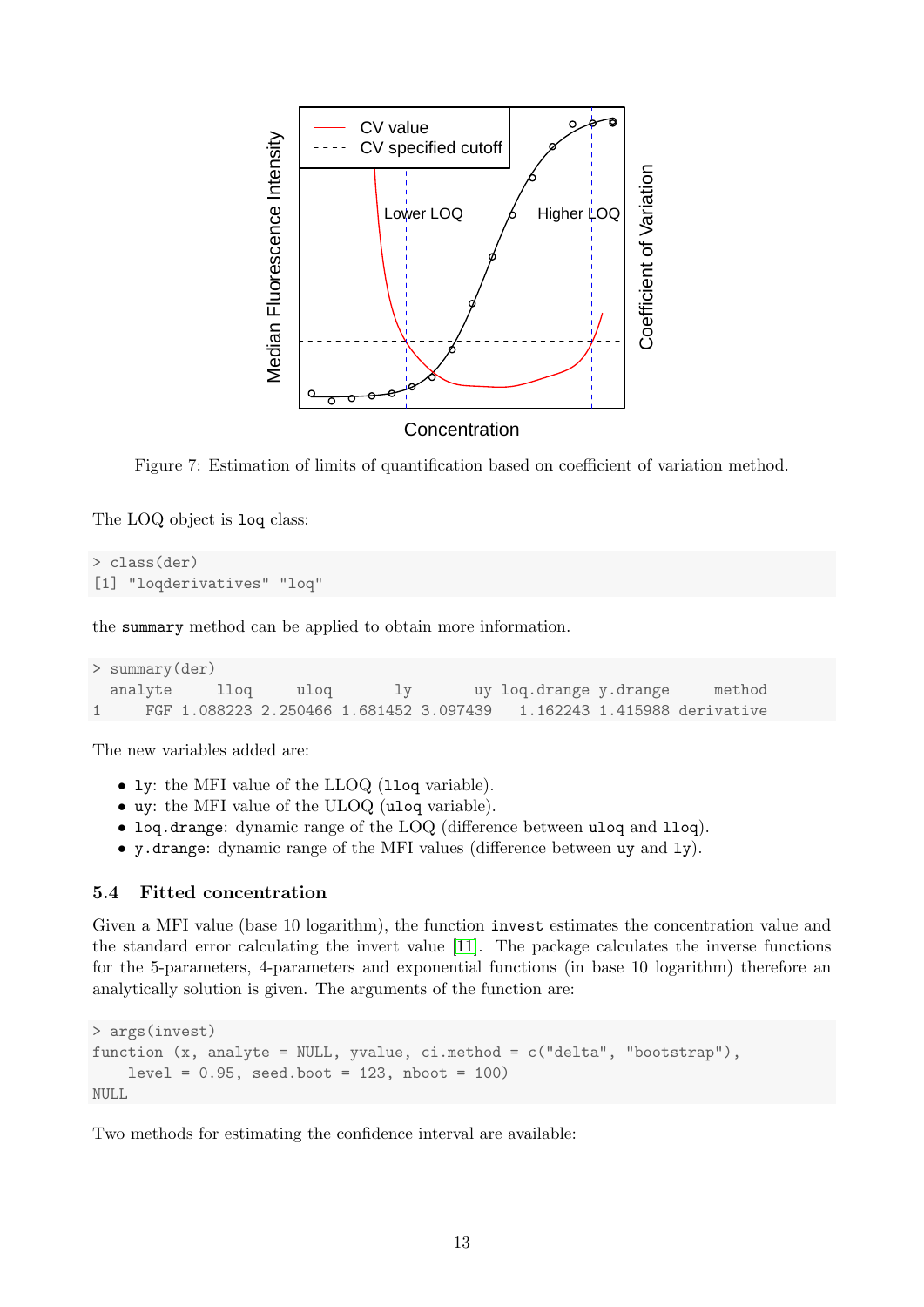Bootstrap: generates nboot response vectors (assuming normality) and fit the same inital model with the original concentration data. The confidence interval is calculated by the percentile method specified in the level argument. No standard error is estimated.

```
> invesboot <- invest(ig, "FGF", yvalue = 1.4, ci.method="bootstrap")
> invesboot
 log10_mfi log10_concentration.fit log10_concentration.lci
1 1.4 0.4949141 0.3766864
 log10_concentration.uci log10_concentration.se ci.method analyte
1 0.5770771 NA bootstrap FGF
```
Delta method: estimates the standard error based on the Delta Method. The function used is deltamethod from the msm [\[5\]](#page-27-7) package.

```
> invesdelta <- invest(ig, "FGF", yvalue = 1.4, ci.method="delta")
> invesdelta
 log10_mfi log10_concentration.fit log10_concentration.lci
1 1.4 0.4949141 0.383485
 log10_concentration.uci log10_concentration.se ci.method analyte
1 0.6063431 0.05157872 delta FGF
```
Also is possible to take into account the dilution of the concentration calling the est conc function. This function is a wrapper of the invest one but is specific for concentration estimation. Given a scluminex object and a dataset, the function estimates the concentration for each analyte with the corresponding estimated model.

As an example, to select the positive control dataset of the FGF analyte:

> concdf <- subset(datasets\$plate\_1\$positive, analyte=="FGF")

Assuming dilution factor 1 (same results as invest function):

```
> est_conc(ig, concdf, fmfi="mfi", dilution=1)
  sample analyte plate well mfi ec warning log10.fitted.conc
1 Control1 FGF plate_1 P1_B1 2902.0 1150.0000 2.7670472
2 Control1 FGF plate_1 P1_G10 3173.5 1150.0000 2.8704865
3 Control2 FGF plate_1 P1_B2 440.0 143.7500 1.8702911
4 Control2 FGF plate_1 P1_G11 435.0 143.7500 1.8667074
5 Control3 FGF plate_1 P1_B3 40.0 21.2963 0.9635245
6 Control3 FGF plate_1 P1_G12 36.0 21.2963 0.8886454
 log10.fitted.conc.se dilution dil.fitted.conc dil.lb.conc dil.ub.conc
1 0.03614467 1 584.853627 488.608904 700.056348
2 0.04404870 1 742.141174 596.108199 923.948911
3 0.01475733 1 74.180727 68.930244 79.831144
4 0.01472403 1 73.571118 68.375109 79.161987
5 0.02747050 1 9.194423 8.020068 10.540734
6 0.02966791 1 7.738296 6.676544 8.968896
```
Assuming dilution factor 2: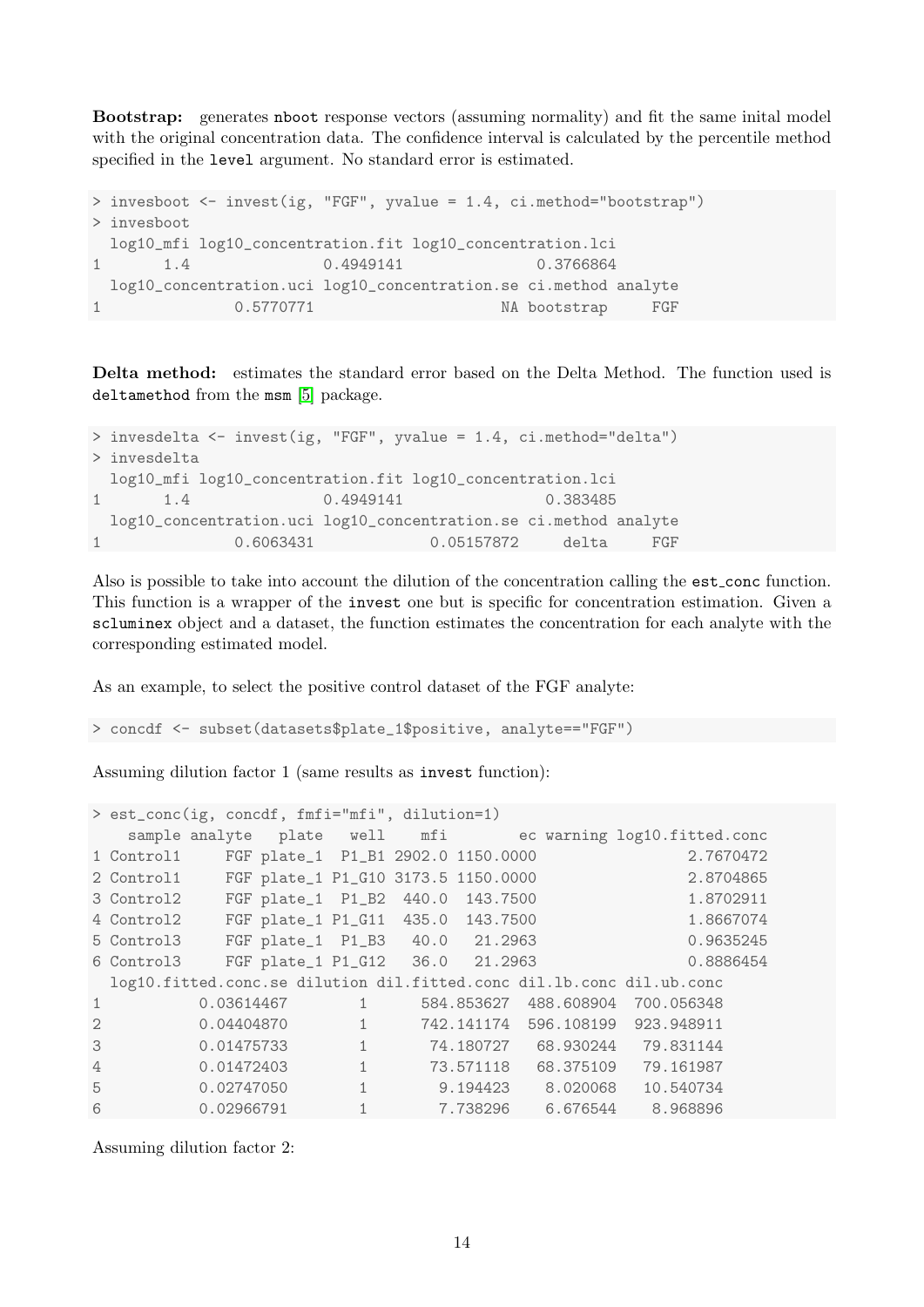```
> est_conc(ig, concdf, fmfi="mfi", dilution=2)
  sample analyte plate well mfi ec warning log10.fitted.conc
1 Control1 FGF plate_1 P1_B1 2902.0 1150.0000 2.7670472
2 Control1 FGF plate_1 P1_G10 3173.5 1150.0000 2.8704865
3 Control2 FGF plate_1 P1_B2 440.0 143.7500 1.8702911
4 Control2 FGF plate_1 P1_G11 435.0 143.7500 1.8667074
5 Control3 FGF plate_1 P1_B3 40.0 21.2963 0.9635245
6 Control3 FGF plate_1 P1_G12 36.0 21.2963 0.8886454
 log10.fitted.conc.se dilution dil.fitted.conc dil.lb.conc dil.ub.conc
1 0.03614467 2 1169.70725 977.21781 1400.11270
2 0.04404870 2 1484.28235 1192.21640 1847.89782
3 0.01475733 2 148.36145 137.86049 159.66229
4 0.01472403 2 147.14224 136.75022 158.32397
5 0.02747050 2 18.38885 16.04014 21.08147
6 0.02966791 2 15.47659 13.35309 17.93779
```
#### <span id="page-14-0"></span>5.5 Agreement between controls

The function intra icc estimates the intraclass correlation coefficient for a dataset in long format. The function calls the icc function from the irr [\[3\]](#page-27-8) package.

Taking as example the concentration data for the positive controls:

```
> conc_icc_df <- est_conc(allanalytes, datasets$plate_1$positive,
      fmfi="mfi", dilution=1)
```
The data has the following structure (6 first rows):

```
> head(conc_icc_df)
  sample analyte plate well mfi ec warning log10.fitted.conc
1 Control1 FGF plate_1 P1_B1 2902.0 1150.0000 2.8017672
2 Control1 FGF plate_1 P1_G10 3173.5 1150.0000 2.9039833
3 Control2 FGF plate_1 P1_B2 440.0 143.7500 1.8590243
4 Control2 FGF plate_1 P1_G11 435.0 143.7500 1.8553082
5 Control3 FGF plate_1 P1_B3 40.0 21.2963 0.9894147
6 Control3 FGF plate_1 P1_G12 36.0 21.2963 0.9231057
 log10.fitted.conc.se dilution dil.fitted.conc dil.lb.conc dil.ub.conc
1 0.03951173 1 633.529984 519.611216 772.424129
2 0.04442805 1 801.647207 641.479648 1001.806132
3 0.01525222 1 72.281029 66.956476 78.029004
4 0.01525136 1 71.665174 66.386276 77.363839
5 0.02835275 1 9.759211 8.465241 11.250972
6 0.03269666 1 8.377331 7.109937 9.870645
```
To estimate the ICC:

```
> icc_positive <- intra_icc(conc_icc_df, id.var=c("sample", "analyte", "plate"),
+ value.var="dil.fitted.conc", type="agreement",model="twoway",
     unit="signgle")
```
where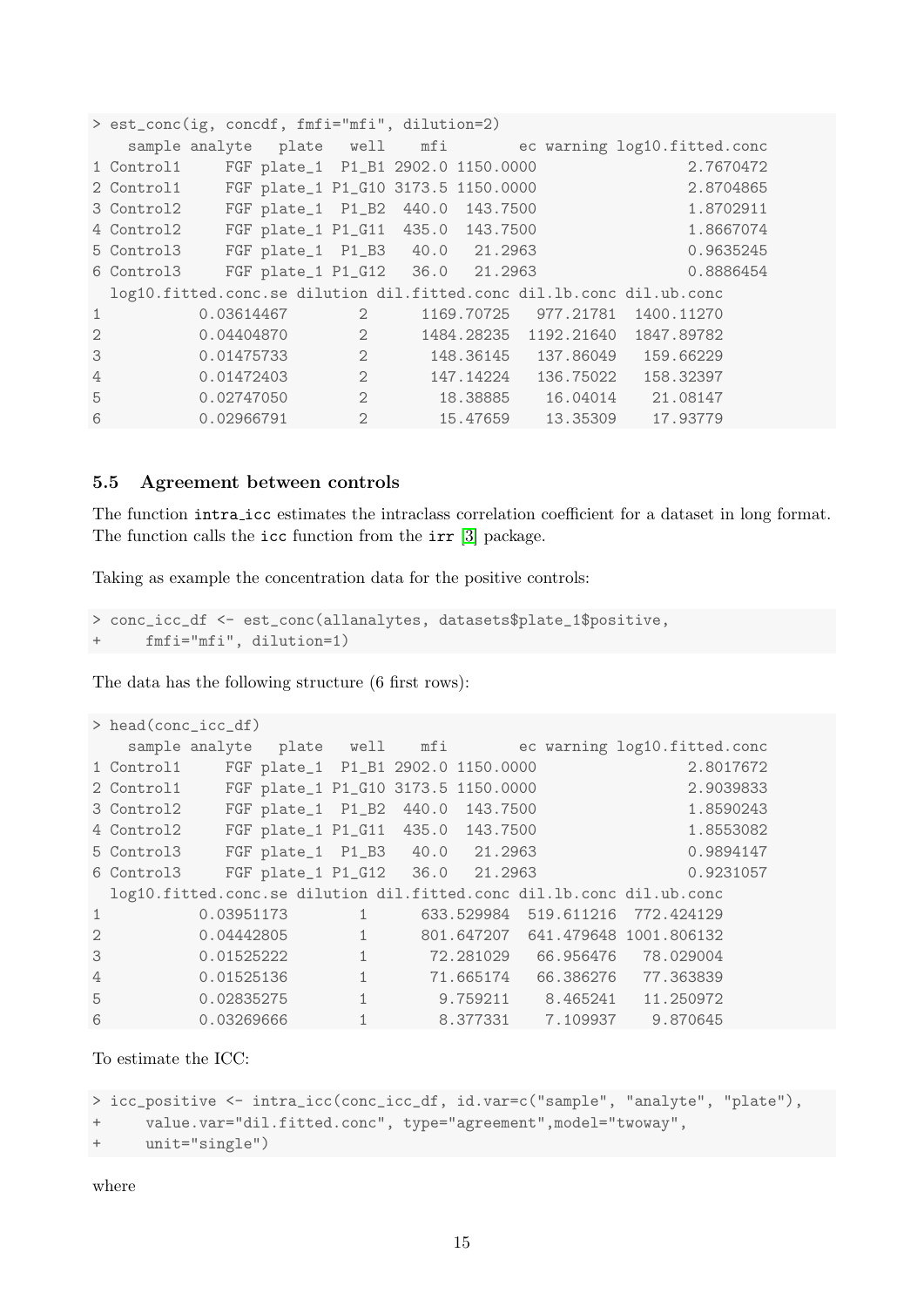- id.var: indetifies the replicates samples
- value.var: the variable to be analyzed.
- others: arguments to be passed to the icc function from the irr package

There are three objects in the list generated:

#### Re-Structured dataset

```
> head(icc_positive$icc.df)
 dil.fitted.conc_1 dil.fitted.conc_2 sample analyte plate
1 633.529984 801.647207 Control1 FGF plate_1
2 72.281029 71.665174 Control2 FGF plate_1
3 9.759211 8.377331 Control3 FGF plate_1
4 1209.316230 1272.055684 Control1 IL1B plate_1
5 167.309524 165.716522 Control2 IL1B plate_1
6 19.680236 21.636014 Control3 IL1B plate_1
```
#### The ICC object from the irr package

| > names(icc_positive\$icc.mod) |           |                                         |          |            |  |  |  |  |
|--------------------------------|-----------|-----------------------------------------|----------|------------|--|--|--|--|
| [1] "subjects" "raters"        |           | "model"                                 | "type"   | $"$ unit"  |  |  |  |  |
| $\lceil 6 \rceil$ "icc.name"   | "value"   | $^{\prime\prime}$ r() $^{\prime\prime}$ | "Fvalue" | $H \cap H$ |  |  |  |  |
| $[11]$ "df2"                   | "p.value" | "conf.level" "lbound"                   |          | "ubound"   |  |  |  |  |

## The ICC estimation

```
> icc_positive$icc.value
[1] 0.9871378
```
## <span id="page-15-0"></span>6 Summary of results

The scluminex object can be printed, summarized and plotted.

Print: the name of the analytes is listed.

| > allanalytes |                               |         |                |         |                 |               |         |
|---------------|-------------------------------|---------|----------------|---------|-----------------|---------------|---------|
|               | $\lceil 1 \rceil$ "FGF"       | "ILL1B" | "G-CSF" "IL10" |         | $"$ TL13"       | "TT.G"        | "TI.12" |
|               | [8] "RANTES" "EOTAXIN" "IL17" |         |                | "MTP1A" | "GMCSF" "MTP1B" |               | "MCP1"  |
|               | $[15]$ "IL15"                 | "EGF"   | "T1.5"         | "HGF"   | "VEGF"          | "IFNg"        | "IFNa"  |
|               | $\lceil 22 \rceil$ "IL1RA"    | "TNFa"  | $"$ IL2"       | "T1.7"  | "TP10"          | $"$ TI.2R $"$ | "MTG"   |
|               | $[29]$ "IL4"                  | "T1.8"  |                |         |                 |               |         |

**Summary:** a dataset is generated showing the estimated coefficients, number of observations,  $R^2$ , convergence and the fitted function for each analyte. To extract more information as.data.frame can be applied to a summary.scluminex object or to a scluminex. The methodology applied:

Neill test: is an ANOVA-based lack-of-fit test [\[6\]](#page-27-9). The method does not require replicates for concentration values but assumes that predictor variable can be grouped. The function is an adaptation of the neill.test from drc package [\[10\]](#page-27-10). The p-value of the test is reported.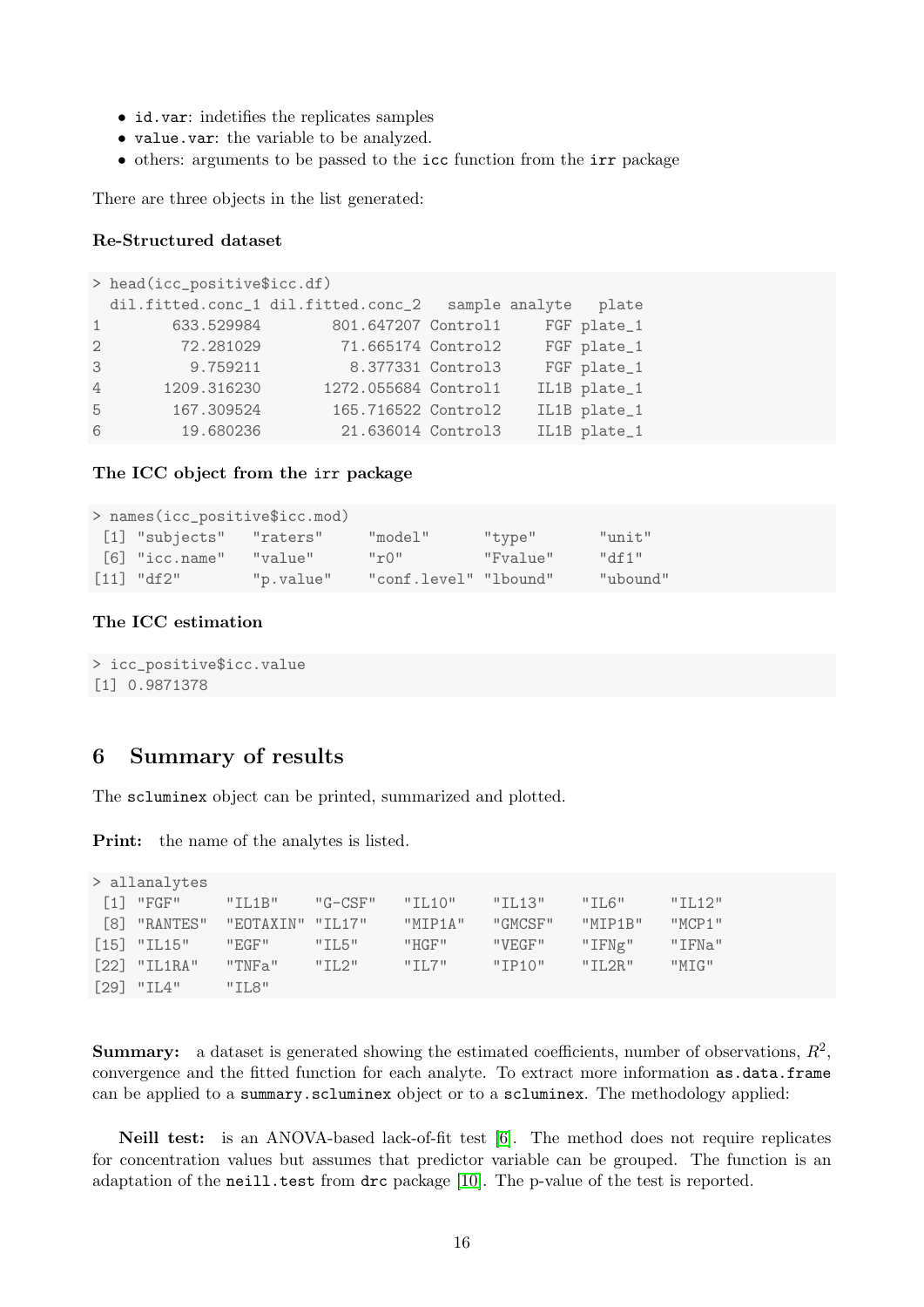$\mathbb{R}^2$ : is the adjusted version of  $\mathbb{R}^2$  which takes into account the number of fitted parameters, estimated as:

$$
\left(1-\frac{\frac{SS_{err}}{(n-p-1)}}{\frac{SS_{tot}}{(n-1)}}\right)
$$

where,

- $n:$  number of observations
- $\bullet$  *p*: number of estimated coefficients
- $SS_{err}$ : residual sum of squares
- $SS_{tot}$ : total sum of squares

AIC: Akaike information criterion estimated as:

$$
(-2 \times (log-likelihood) + 2 \times p)
$$

where  $p$  is the number of estimated parameters in the model. The function applied to the fitted model is the generic AIC function for nls class object.

As example, the summary method applied to a scluminex object

```
> summary(allanalytes)
```

|                | analyte b          | $\overline{C}$                            | d e fobs                               |           |  | rsquare convergence fct       |  |
|----------------|--------------------|-------------------------------------------|----------------------------------------|-----------|--|-------------------------------|--|
| $\mathbf{1}$   | FGF -0.8828771     |                                           | 1.3068483 3.683054 1.3890770 1.7678441 |           |  | 17 0.9986956 convergence SS15 |  |
| 2              | IL1B -0.7291501    |                                           | 1.2823197 4.157377 2.2406824 1.1845345 |           |  | 17 0.9997494 convergence SS15 |  |
| 3              | $G-CSF -0.7229726$ |                                           | 0.7586540 4.092740 2.6835136 1.2948285 |           |  | 17 0.9994358 convergence SS15 |  |
| 4              | IL10 -0.4523784    |                                           | 0.6016439 4.595441 1.9790133 0.9125607 |           |  | 17 0.9994614 convergence SS15 |  |
| 5              | IL13 -0.8043012    |                                           | 0.8938679 4.283454 1.9005612 1.6165574 |           |  | 17 0.9996548 convergence SS15 |  |
| 6              | IL6 -0.6209108     |                                           | 0.9814027 4.348758 1.9220673 0.7637184 |           |  | 17 0.9992782 convergence SS15 |  |
| $\overline{7}$ | IL12 -0.6862771    |                                           | 0.8229139 4.204463 2.2984784 1.3830266 |           |  | 17 0.9998644 convergence SS15 |  |
| 8              | RANTES -0.9437332  |                                           | 1.7723069 3.918469 1.6347323 1.7387868 |           |  | 17 0.9994649 convergence SS15 |  |
| 9              | EOTAXIN -0.5210368 |                                           | 1.4316138 4.289606 0.8253446 2.1946897 |           |  | 17 0.9997680 convergence SS15 |  |
| 10             | IL17 -0.7770365    |                                           | 0.8729686 4.437082 2.6606798 0.5119282 |           |  | 17 0.9996918 convergence SS15 |  |
| 11             | MIP1A -0.7290696   |                                           | 0.9101793 3.990784 1.5526541 1.9647135 |           |  | 17 0.9998835 convergence SS15 |  |
| 12             | GMCSF -0.4091215   |                                           | 0.3682323 4.531576 1.2278351           | NA        |  | 17 0.9991905 convergence SS14 |  |
| 13             | MIP1B -0.5502088   |                                           | 1.0419523 4.381991 2.0851423 1.5433827 |           |  | 17 0.9997014 convergence SS15 |  |
| 14             | MCP1 -0.6368871    |                                           | 1.0210596 4.558936 2.2773092 1.4159834 |           |  | 17 0.9998101 convergence SS15 |  |
| 15             | IL15 -1.2741555    |                                           | 1.3014988 3.801743 3.2553293 0.4213175 |           |  | 17 0.9989005 convergence SS15 |  |
| 16             | EGF -0.7775902     |                                           | 1.4265917 4.247292 1.9743882 0.7942679 |           |  | 17 0.9999056 convergence SS15 |  |
| 17             | IL5 -0.7358589     | $-0.1865238$ 4.482711 2.5280240 0.2742499 |                                        |           |  | 17 0.9994644 convergence SS15 |  |
| 18             | $HGF -0.4779733$   |                                           | 0.8688056 5.138004 2.5832461 2.0644387 |           |  | 17 0.9996647 convergence SS15 |  |
| 19             | VEGF -0.8248516    |                                           | 1.5726924 3.950033 1.6801506 1.0039745 |           |  | 17 0.9997100 convergence SS15 |  |
| 20             | IFNg -0.4707418    |                                           | 0.6146812 4.754997 2.3781928           | <b>NA</b> |  | 17 0.9992237 convergence SS14 |  |
| 21             | IFNa -0.9684408    |                                           | 0.7668357 4.234176 2.2819768 0.9519239 |           |  | 17 0.9993487 convergence SS15 |  |
| 22             | IL1RA -0.6535843   |                                           | 1.6186756 3.973113 3.1939268           | <b>NA</b> |  | 17 0.9977053 convergence SS14 |  |
| 23             | TNFa -0.3705635    |                                           | 0.7370135 4.773413 0.9077849 2.1495834 |           |  | 17 0.9994428 convergence SS15 |  |
| 24             | IL2 -0.6672199     |                                           | 0.9780458 4.410199 2.3856437 0.7218382 |           |  | 17 0.9998813 convergence SS15 |  |
| 25             | IL7 -0.8784672     |                                           | 1.5961995 4.267243 2.4553340 1.1748884 |           |  | 17 0.9997071 convergence SS15 |  |
| 26             | IP10 -0.7080650    |                                           | 0.7865411 4.353835 0.9641264 1.5094283 |           |  | 17 0.9996376 convergence SS15 |  |
| 27             | IL2R -0.5859247    |                                           | 0.9110713 4.285251 2.7511816 1.2448516 |           |  | 17 0.9996893 convergence SS15 |  |
| 28             | MIG -0.6499398     |                                           | 0.8284273 4.598374 1.9951056 1.8461333 |           |  | 17 0.9996634 convergence SS15 |  |
| 29             | IL4 -0.5490025     |                                           | 0.8743643 4.339536 2.1432739 1.3927581 |           |  | 17 0.9998933 convergence SS15 |  |
| 30             | IL8 -0.6469705     |                                           | 1.7275331 4.135944 2.0599591 1.4727478 |           |  | 17 0.9996691 convergence SS15 |  |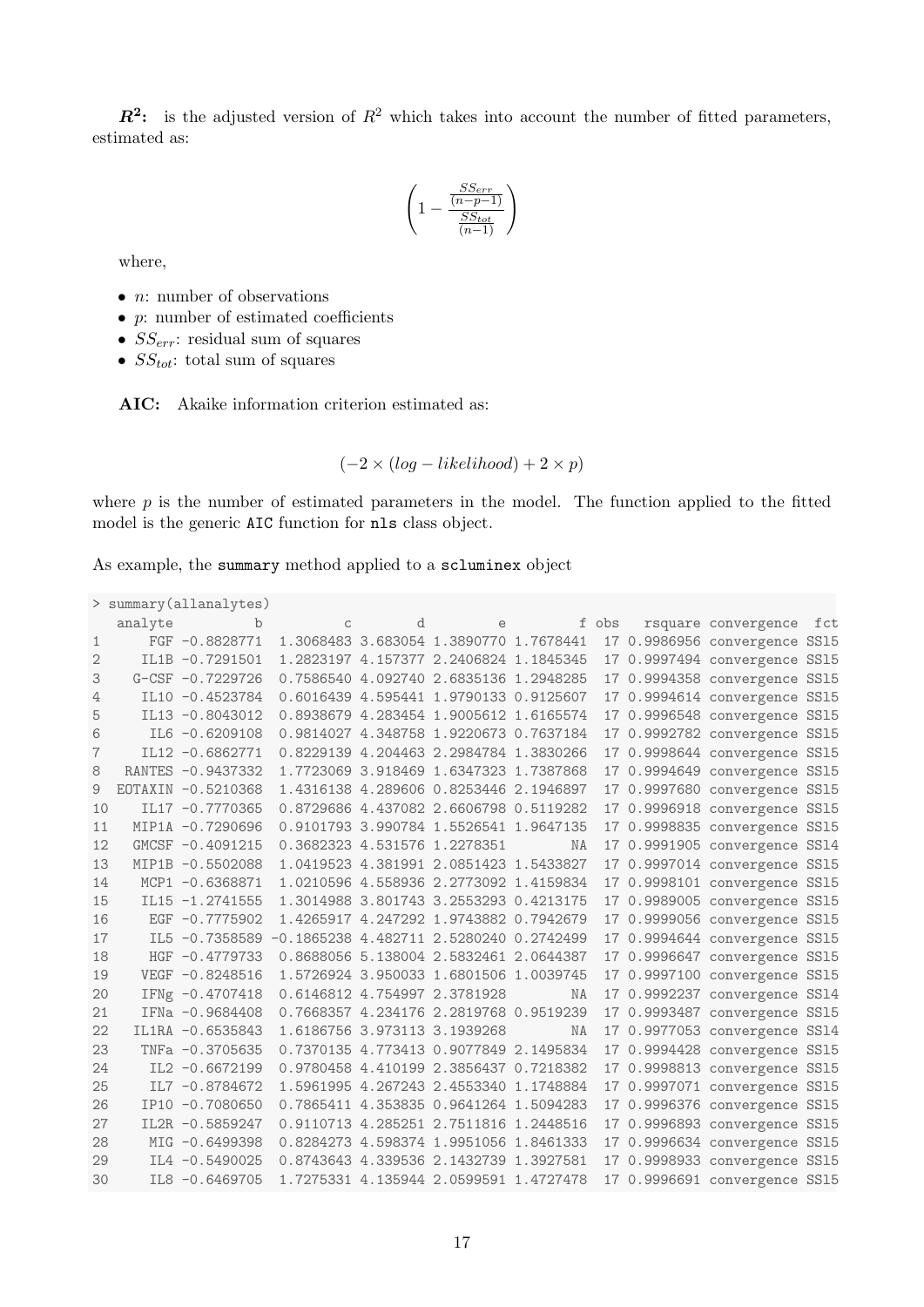the as.data.frame method to a scluminex object

|                  | > as.data.frame(ig)  |                |                                                |         |                    |                                       |
|------------------|----------------------|----------------|------------------------------------------------|---------|--------------------|---------------------------------------|
|                  | analyte              | mfi            |                                                |         |                    | ec well log10_mfi log10_concentration |
| 1                |                      |                | FGF 4096.0 3450.0000000                        |         | P1_A2 3.612360     | 3.53781910                            |
| $\sqrt{2}$       |                      |                | FGF 3933.0 3450.0000000                        |         | P1_H4 3.594724     | 3.53781910                            |
| 3                |                      |                | FGF 3925.0 1725.0000000                        |         | P1_A3 3.593840     | 3.23678910                            |
| $\overline{4}$   |                      |                | FGF 2510.0 431.2500000                         |         | P1_A4 3.399674     | 2.63472911                            |
| 5                | FGF                  |                | 675.0 107.8125000                              |         | P1_A5 2.829304     | 2.03266912                            |
| $\,$ 6           |                      |                | FGF 3854.0 862.5000000                         |         | P1_H5 3.585912     | 2.93575910                            |
| $\,7$            | FGF                  |                | 123.5 26.9531250                               |         | P1_A6 2.091667     | 1.43060913                            |
| $\rm 8$          |                      |                | FGF 1377.0 215.6250000 P1_H6 3.138934          |         |                    | 2.33369911                            |
| 9                | FGF                  | 30.0           | 6.7382812 P1_A7                                |         | 1.477121           | 0.82854913                            |
| 10               | $\operatorname{FGF}$ |                | 303.0 53.9062500                               | $P1_H7$ | 2.481443           | 1.73163912                            |
| 11               |                      | FGF 22.0       | 1.6845703 P1_A8                                |         | 1.342423           | 0.22648914                            |
| 12               |                      |                | FGF 51.0 13.4765625 P1_H8                      |         | 1.707570           | 1.12957913                            |
| 13               |                      |                | FGF 20.0 0.4211426 P1_A9                       |         | 1.301030           | $-0.37557085$                         |
| 14               |                      |                | FGF 25.0 3.3691406 P1_H9                       |         | 1.397940           | 0.52751914                            |
| 15               | FGF                  |                | 22.0 0.1052856 P1_A10                          |         | 1.342423           | $-0.97763084$                         |
| 16               | $\rm{FGF}$           | 21.0           | 0.8422852 P1_H10                               |         |                    |                                       |
| 17               | $\operatorname{FGF}$ | 19.0           | 0.2105713 P1_H11                               |         |                    | 1.278754 -0.67660084                  |
|                  |                      |                |                                                |         |                    | warning predicted.log10_mfi residuals |
|                  |                      |                |                                                |         |                    |                                       |
| $\mathbf{1}$     |                      |                |                                                |         |                    | 3.619779 -0.204908310                 |
| $\sqrt{2}$       |                      |                |                                                |         |                    | 3.619779 -0.691997531                 |
| 3                |                      |                |                                                |         |                    | 3.586877 0.192313387                  |
| $\overline{4}$   |                      |                |                                                |         |                    | 3.399745 -0.001967785                 |
| 5                |                      |                |                                                |         |                    | 2.859326 -0.829174292                 |
| 6                |                      |                |                                                |         |                    | 3.522083 1.762897543                  |
| $\boldsymbol{7}$ |                      |                |                                                |         |                    | 2.042835 1.348683934                  |
| 8                |                      |                |                                                |         |                    | 3.186101 -1.302704181                 |
| $\mathcal G$     |                      |                |                                                |         |                    | 1.523880 -1.291419811                 |
| 10               |                      |                |                                                |         |                    | 2.448572 0.907867003                  |
| 11               |                      |                |                                                |         |                    | 1.347986 -0.153657570                 |
| 12               |                      |                |                                                |         |                    | 1.727064 -0.538396036                 |
| 13               |                      |                |                                                |         |                    | 1.302009 -0.027032456                 |
| 14               |                      |                |                                                |         |                    | 1.408672 -0.296396611                 |
| 15               |                      |                |                                                |         |                    | 1.290855 1.424237036                  |
| 16               |                      |                |                                                |         |                    | 1.317258  0.137038697                 |
|                  |                      |                | 17 Not_Estimated_Concentration                 |         |                    | 1.294517 -0.435383042                 |
|                  |                      |                | log10.fitted.conc log10.fitted.conc.se plateid |         |                    |                                       |
| 1                |                      | 3.449503479    |                                                |         | 0.20302133 plate_1 |                                       |
| $\mathbf 2$      |                      | 3.292007536    |                                                |         | 0.13140535 plate_1 |                                       |
| З                |                      | 3.285427496    |                                                |         | 0.12902475 plate_1 |                                       |
| 4                |                      | 2.634596941    |                                                |         | 0.02984423 plate_1 |                                       |
| 5                |                      | 2.009076031    |                                                |         | 0.01649710 plate_1 |                                       |
| 6                |                      | 3.230453096    |                                                |         | 0.11075190 plate_1 |                                       |
| 7                |                      | 1.469657477    |                                                |         | 0.01615612 plate_1 |                                       |
| 8                |                      | 2.282880986    |                                                |         | 0.02131608 plate_1 |                                       |
| 9                |                      | 0.727426969    |                                                |         | 0.03567570 plate_1 |                                       |
| 10               |                      | 1.754876098    |                                                |         | 0.01406998 plate_1 |                                       |
| 11               |                      | 0.185252694    |                                                |         | 0.10496266 plate_1 |                                       |
| 12               |                      | 1.106420774    |                                                |         | 0.02375991 plate_1 |                                       |
| 13               |                      | $-0.404669644$ |                                                |         | 0.48753881 plate_1 |                                       |
| 14               |                      | 0.486818796    |                                                |         | 0.05239479 plate_1 |                                       |
| 15               |                      | 0.185252694    |                                                |         | 0.10496266 plate_1 |                                       |
| 16               |                      | $-0.009466399$ |                                                |         | 0.17418522 plate_1 |                                       |
| 17               |                      |                | NaN                                            |         | NaN plate_1        |                                       |
|                  |                      |                |                                                |         |                    |                                       |

and as.data.frame to a summary.scluminex method: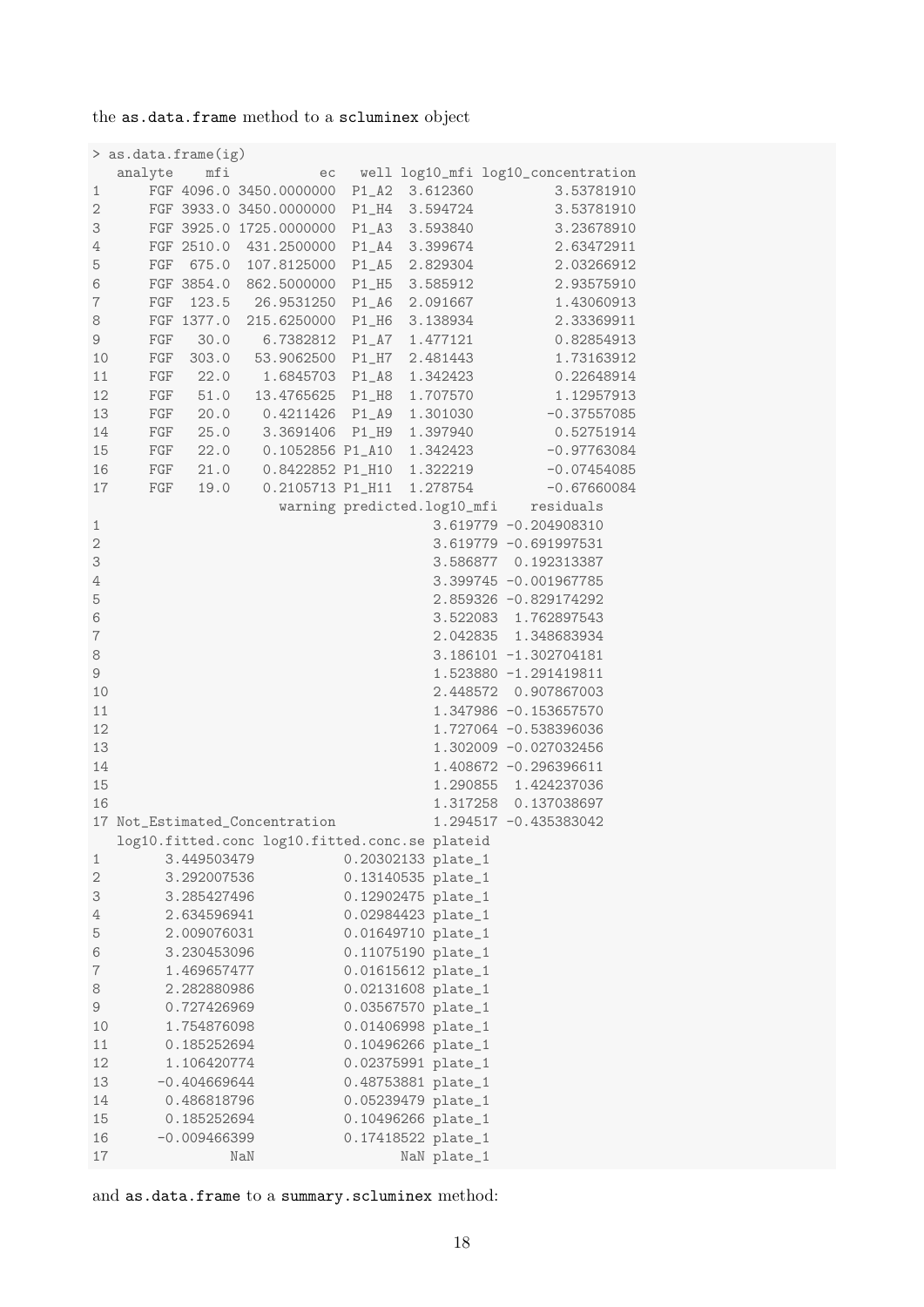```
> ss <- summary(ig)
> as.data.frame(ss)
analyte b c d e b_se c_se d_se
1 FGF -1.039396 1.287375 3.651836 1.746509 0.04389603 0.01758703 0.02389215
     e_se b_t c_t d_t e_t b_pval c_pval
1 0.01906806 -23.67858 73.20025 152.8467 91.59341 4.469256e-12 2.148862e-18
     d_pval e_pval obs rsquare modelfit aic convergence plateid
1 1.51517e-22 1.172038e-19 17 0.9985489 0.299 -59.14575 convergence plate_1
 fct bkg_mean bkg_method
1 SSl4 19.97498 ignore
```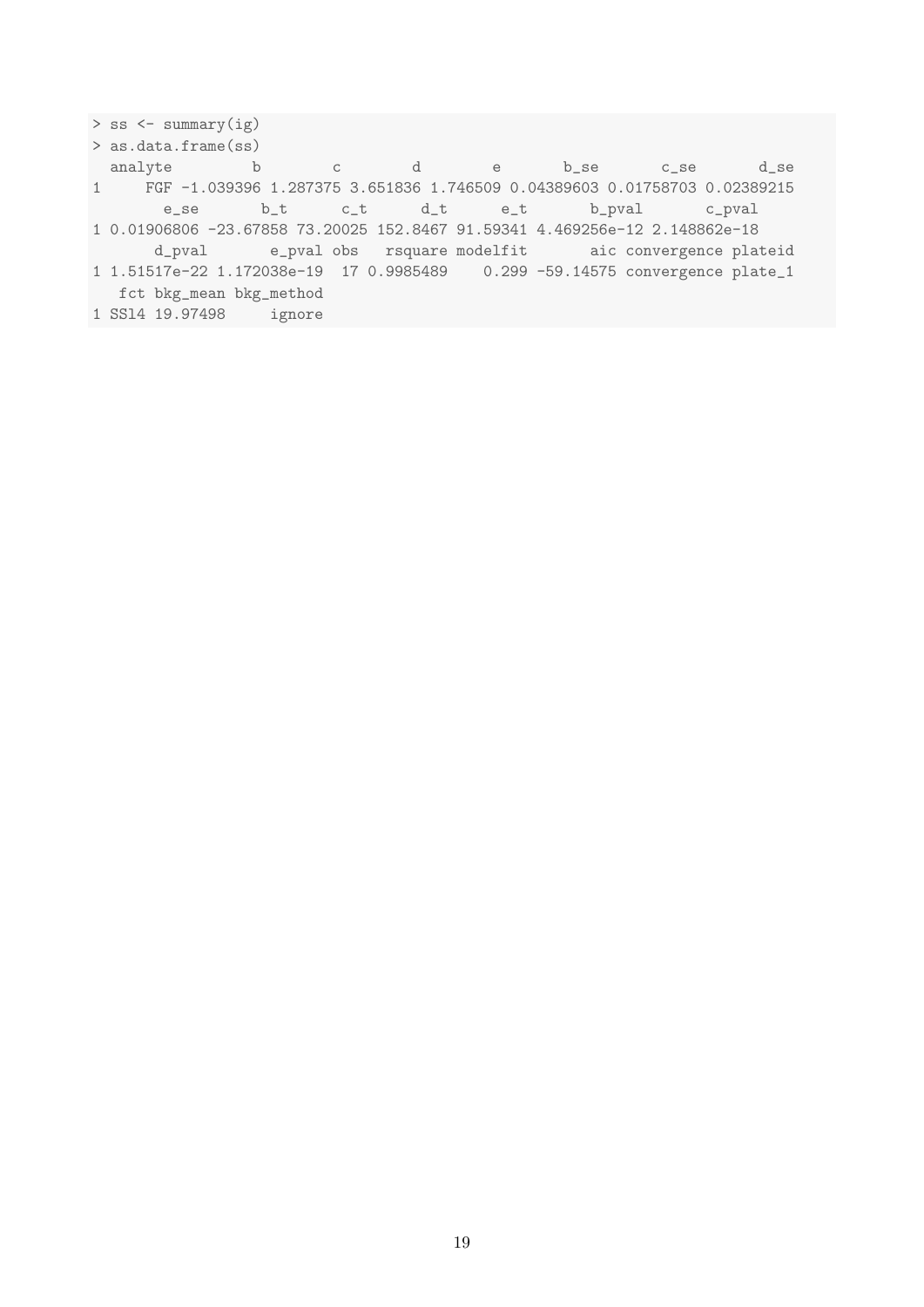Plot: standard curves, standardized residuals or Q-Q plot of the residuals are plotted. The function is based on ggplot2 so other data can be added to the plot. The plot is specified by the type argument.

The default type is scurve and the function allows to plot the standard curve of a plate for all analytes or just the ones desired. Also allows to plot some other aspects as legend, confidence bands, background or specify the number of columns.



> plot(allanalytes, type = "scurve", ncol=5, psize=1)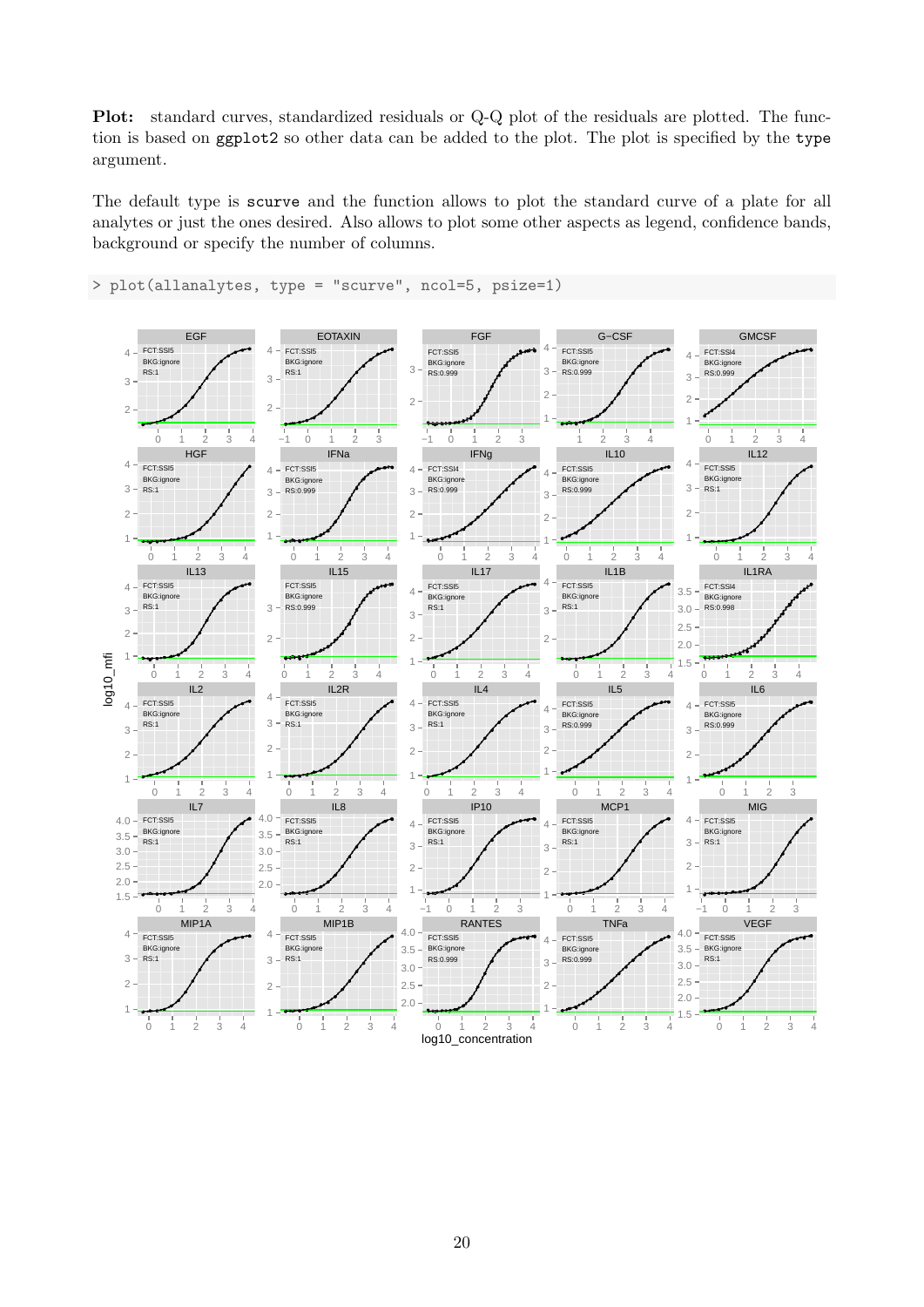The type residuals show the standardized residuals. The points beyond the out.limit argument are presented in red and the well variable is shown.

> plot(allanalytes, type = "residuals", out.limit= 2.5, ncol=5, psize=1)

|                | EGF                                                     | <b>EOTAXIN</b>                                              | FGF                                                                               | G-CSF                                                         | <b>GMCSF</b>                                                       |
|----------------|---------------------------------------------------------|-------------------------------------------------------------|-----------------------------------------------------------------------------------|---------------------------------------------------------------|--------------------------------------------------------------------|
|                |                                                         |                                                             |                                                                                   |                                                               |                                                                    |
|                |                                                         |                                                             |                                                                                   |                                                               |                                                                    |
|                | 3<br>2<br>4                                             | 3<br>$\overline{2}$<br>4                                    | $\mathbf{2}$<br>3                                                                 | 2<br>3<br>1<br>4                                              | $\overline{2}$<br>3                                                |
|                | <b>HGF</b>                                              | IFNa                                                        | <b>IFNg</b>                                                                       | IL10                                                          | IL12                                                               |
| $\overline{2}$ |                                                         |                                                             |                                                                                   |                                                               |                                                                    |
|                |                                                         |                                                             |                                                                                   |                                                               |                                                                    |
|                |                                                         |                                                             |                                                                                   |                                                               |                                                                    |
|                | $\sqrt{2}$<br>3<br>IL13                                 | $\overline{2}$<br>3<br>$\overline{4}$<br>4<br>IL15          | $\overline{2}$<br>3<br>4<br>1<br>IL17                                             | $\mathbf{2}$<br>$\ensuremath{\mathsf{3}}$<br>4<br>IL1B        | $\mathbf{2}$<br>3<br>1<br>IL1RA                                    |
| $\overline{2}$ |                                                         |                                                             |                                                                                   |                                                               |                                                                    |
|                |                                                         |                                                             |                                                                                   |                                                               |                                                                    |
|                |                                                         |                                                             |                                                                                   |                                                               |                                                                    |
| residuals<br>1 | $\overline{2}$<br>$\mathfrak{Z}$                        | $\mathbf{2}$<br>$\mathfrak{Z}$<br>$\overline{4}$            | $\sqrt{2}$<br>$\ensuremath{\mathsf{3}}$<br>$\overline{4}$                         | $\sqrt{2}$<br>$\,3$<br>$\overline{4}$                         | $2.5\,$<br>$3.0\,$<br>2.0<br>3.5                                   |
|                | IL2                                                     | IL2R                                                        | IL4                                                                               | IL <sub>5</sub>                                               | IL6                                                                |
| 2              |                                                         |                                                             |                                                                                   |                                                               |                                                                    |
| C              |                                                         |                                                             |                                                                                   |                                                               |                                                                    |
|                |                                                         |                                                             |                                                                                   |                                                               |                                                                    |
|                | $\frac{1}{3}$<br>$\frac{1}{2}$<br>$\overline{4}$<br>IL7 | $\frac{1}{2}$<br>$\frac{1}{3}$<br>IL8                       | $\frac{1}{3}$<br>$\frac{1}{2}$<br>4 <sub>1</sub><br>$\overline{4}$<br><b>IP10</b> | $\frac{1}{2}$<br>$\frac{1}{3}$<br>$\overline{4}$<br>1         | $\frac{1}{2}$<br>$\frac{1}{3}$<br>$\overline{4}$<br>$\mathsf{MIG}$ |
| $\overline{2}$ |                                                         |                                                             |                                                                                   | MCP1                                                          |                                                                    |
|                |                                                         |                                                             |                                                                                   |                                                               |                                                                    |
|                |                                                         |                                                             |                                                                                   |                                                               |                                                                    |
| $-2$           | 1.5 2.0 2.5 3.0 3.5 4.0                                 | 2.0<br>$2.5$ 3.0<br>3.5                                     | $\frac{1}{3}$<br>4.0<br>$\overline{2}$<br>4<br>$\overline{1}$                     | $\overline{2}$<br>$\ensuremath{\mathsf{3}}$<br>$\overline{4}$ | $\sqrt{2}$<br>$\ensuremath{\mathsf{3}}$<br>1                       |
|                | MIP1A                                                   | MIP1B                                                       | <b>RANTES</b>                                                                     | TNFa                                                          | VEGF                                                               |
| $2 - \cdot$    |                                                         |                                                             |                                                                                   |                                                               |                                                                    |
|                |                                                         |                                                             |                                                                                   |                                                               |                                                                    |
|                |                                                         |                                                             |                                                                                   |                                                               |                                                                    |
|                | $\sqrt{2}$<br>$\ensuremath{\mathsf{3}}$                 | $\mathbf{2}$<br>$\ensuremath{\mathsf{3}}$<br>4 <sub>1</sub> | 2.0<br>$2.5$ $3.0$ $3.5$<br>4.01<br>$\overline{4}$<br>predicted.log10_mfi         | $\overline{2}$<br>3                                           | 4 1.5 2.0 2.5 3.0 3.5<br>4.0                                       |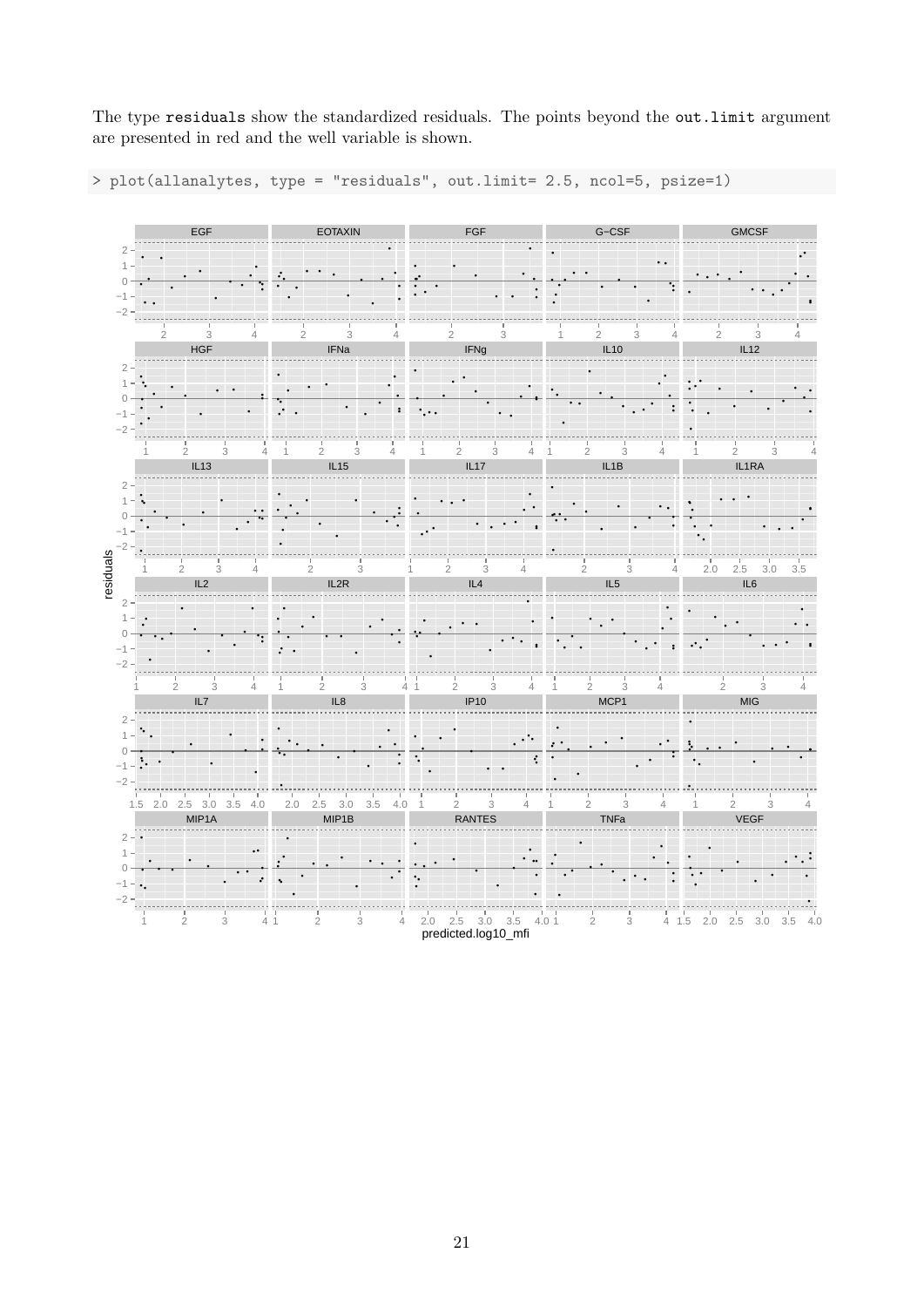

The type qqplot generates the Q-Q plot of the standardized residuals.

> plot(allanalytes, type = "qqplot", ncol=5, psize=1)

# <span id="page-21-0"></span>7 Flag data

The package implements several features to easily identify outliers. The function get outliers allows to identify the points of the standard curve with a standardized residual greater than a specified value.

```
> get_outliers(allanalytes, out.limit=2)
      batch_well_analyte batch well analyte flag observations
6 newplate*P1_H5*FGF newplate P1_H5 FGF OUTLIER 2.153402
30 newplate*P1_A9*IL1B newplate P1_A9 IL1B OUTLIER -2.220823
85 newplate*P1_H11*IL13 newplate P1_H11 IL13 OUTLIER -2.266228
142 newplate*P1_H5*EOTAXIN newplate P1_H5 EOTAXIN OUTLIER 2.127560
```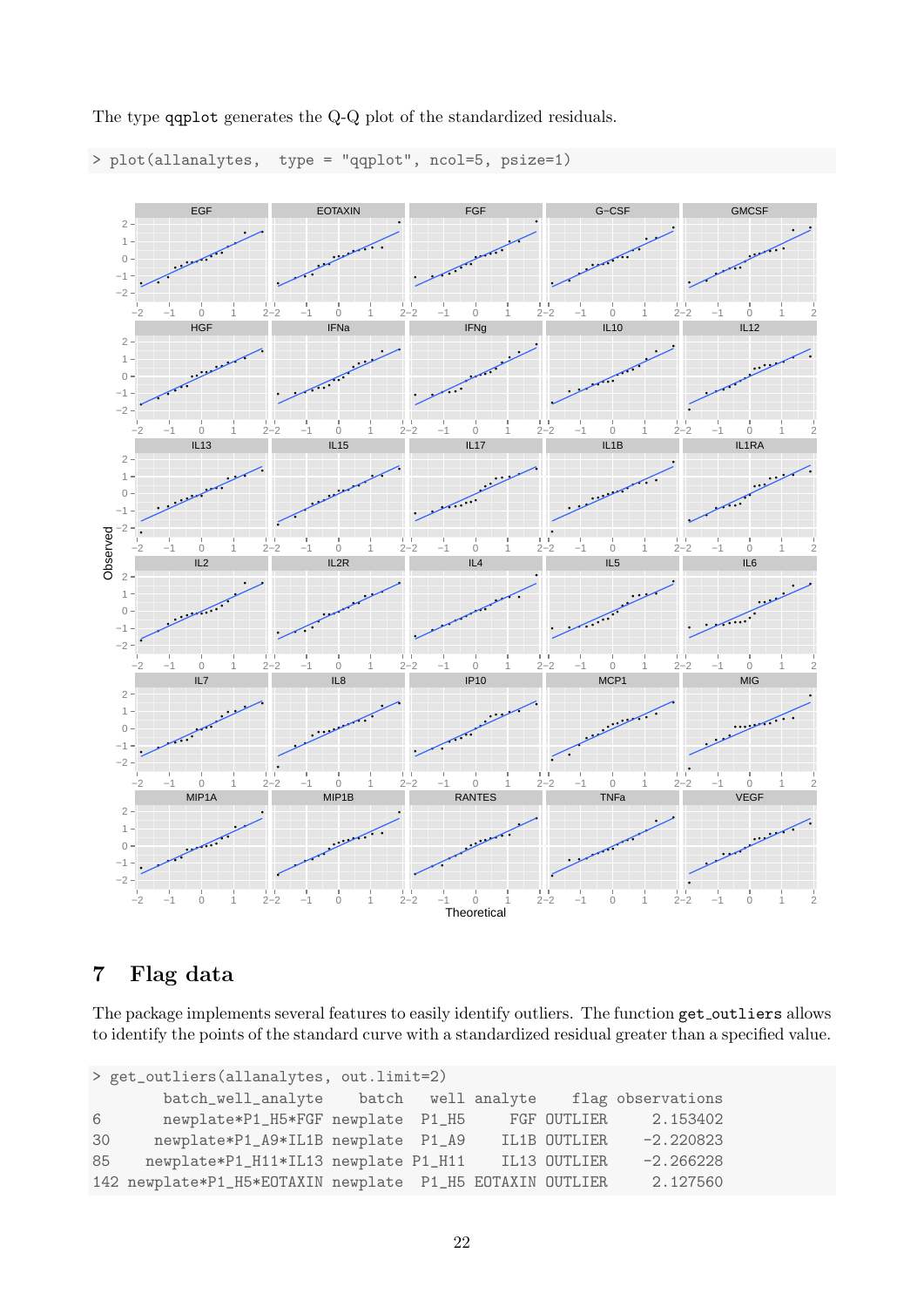| 309 | newplate*P1_A3*VEGF newplate P1_A3  |  | VEGF OUTLIER | $-2.136298$ |
|-----|-------------------------------------|--|--------------|-------------|
| 474 | newplate*P1_A10*MIG newplate P1_A10 |  | MIG OUTLIER  | $-2.313133$ |
| 482 | newplate*P1_H5*IL4 newplate P1_H5   |  | IL4 OUTLIER  | 2.099858    |
| 509 | newplate*P1_H10*IL8 newplate P1_H10 |  | IL8 OUTLIER  | $-2.236779$ |

As commented previously the plot of the residuals also allows to identify the same points

> plot(allanalytes, "residuals", out.limit=2, size.text=2.5)



Once we have identified the outliers we can add this information to the data, using data\_selection or the merge function.

```
> out <- get_outliers(allanalytes, out.limit=2)
> flag.dat <- merge(datasets$plate_1$standard, out, by=c("analyte","well"),all.x=TRUE)
```
After we can run the scluminex function.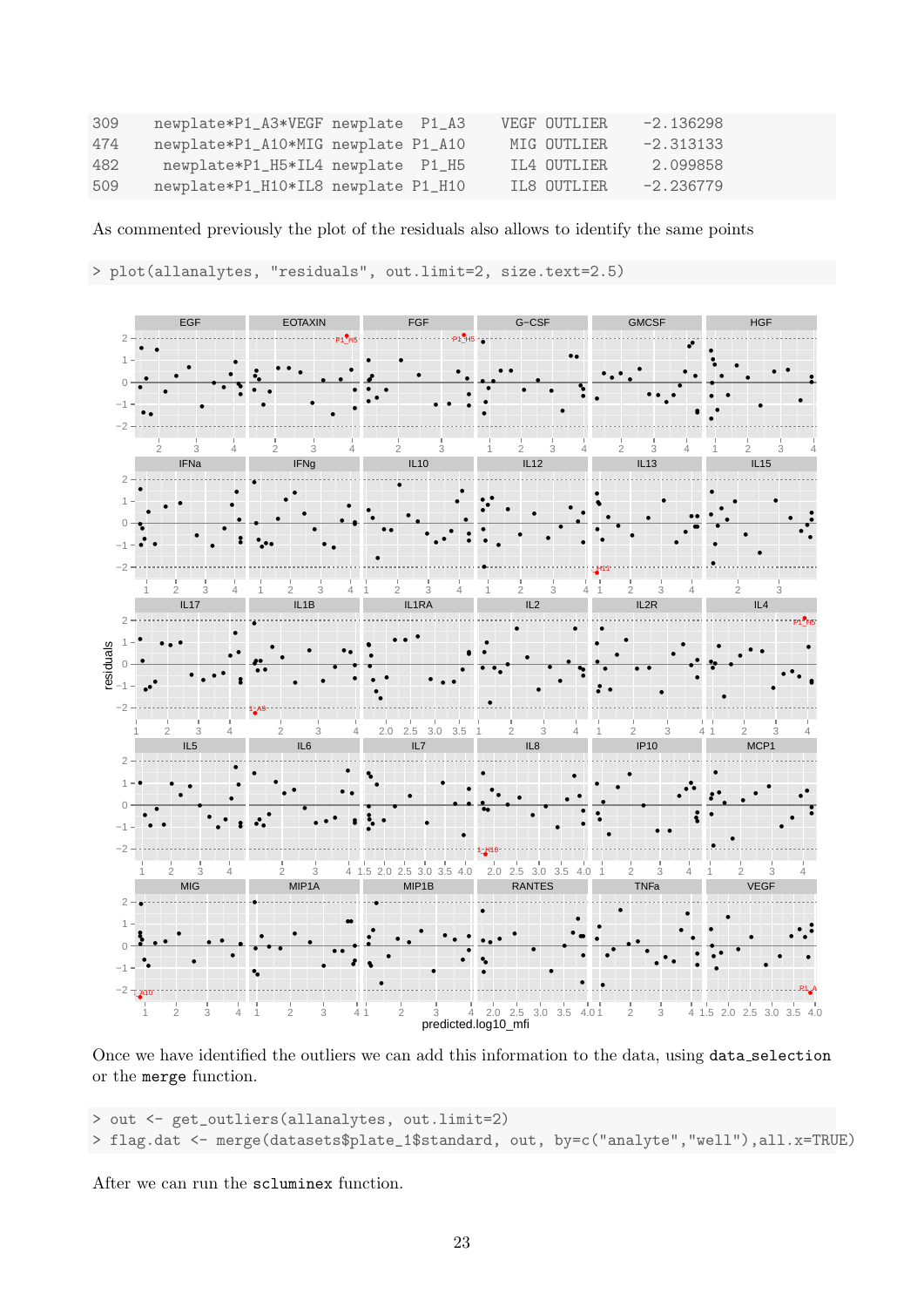```
> flag.allanalytes <- scluminex(plateid = "newplate.flag",
+ standard = flag.dat,
+ background = datasets$plate_1$background,
+ bkg = "ignore", lfct = c("SSl5","SSl4"),
+ fmfi = "mfi", verbose = FALSE)
```
And plot the standard curve. The flagged points are shown as non-filled points but they are not included in the estimation of the curve.

```
> plot(flag.allanalytes, "scurve",
+ subset.list=c("FGF","IL1B", "IL13","EOTAXIN","VEGF","MIG","IL4","IL8"),
      ncol=4, psize=2, size.legend=3)
```


# <span id="page-23-0"></span>8 Raw data from  $x$ PONENT<sup>®</sup> software

The package allows to import CSV raw data that has been exported from  $xPONENT^{\mathcal{B}}$  software. The lum import function identifies sections of information from this data. Moreover the function imports Bead raw data.

#### <span id="page-23-1"></span>8.1 MFI raw data

There is an example of MFI raw data included in the package. The CSV file has several blocks of information that need to be extracted and restructured in order to analyze it. This raw data can be imported calling the lum import function:

```
> imp_path <- system.file(c("inst","extdata"),"plate1.csv", package="drLumi")
> imp <- lum_import(imp_path)
> imp
The file imported is: Fluorescence type
```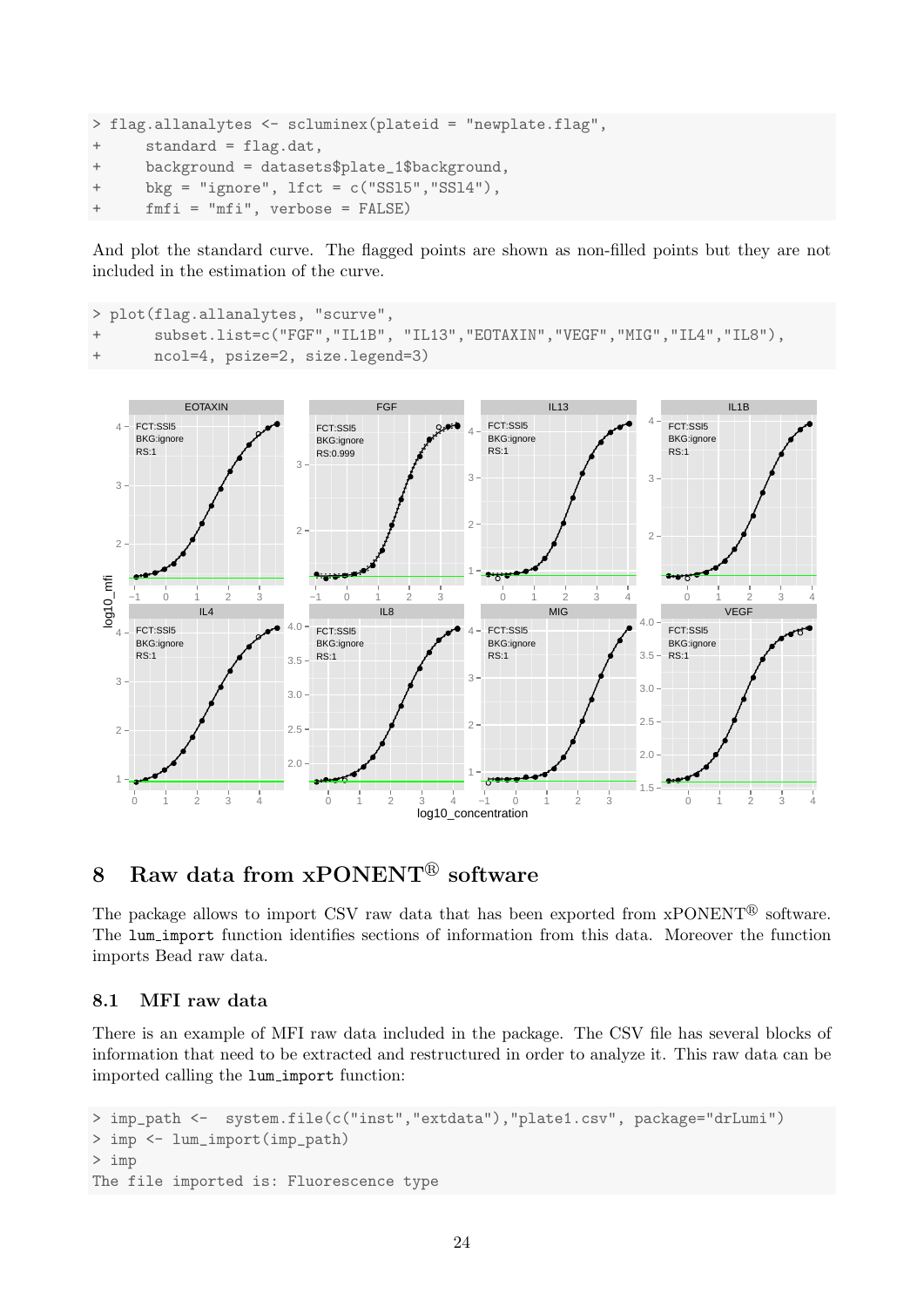```
Identified data type: Median
Identified data type: Net MFI
Identified data type: Count
Identified data type: Result
Identified data type: Range
Identified data type: Avg Net MFI
Identified data type: Avg Result
Identified data type: Avg Range
Identified data type: %CV Replicates
Identified data type: % Recovery
Identified data type: Comments
Identified data type: Units
Identified data type: Standard Expected Concentration
Identified data type: Control Expected Concentration
Identified data type: Control Range - Low
Identified data type: Control Range - High
Identified data type: Per Bead Count
Identified data type: Dilution Factor
Identified data type: Analysis Types
Identified data type: Analysis Coefficients
Identified data type: R^2
Identified data type: Audit Logs
Identified data type: Warnings/Errors
```
The function identifies the section parts of the CSV file and groups the data in several datasets. The lum import object has the following objects:

- dtblock: blocks of information from original CSV file.
- raw metadata: a data.frame with the information of batch (software version, operator, batch date  $\dots$ ).
- vars type object: variables that are going to be exported in the lum export function. These variables can be modified in order to remove or add more.
- name batch: the name of the batch as it is described in raw data.
- type raw data: Fluorescence (MFI values for samples) or Bead (for Bead data).

After the identification of the raw data is necessary to extract the information from the lum import object. This can be done using the lum export function which generates several datasets based on the identified sections and the specified variables:

```
> expdb <- lum_export(imp)
> expdb
Dataframes:
well scurve average batch region sample name_batch
```
As described previously variables can be removed (or new ones can be added). Following is an example for the selection of 2 variables from the well dataset:

```
> imp$well_vars
[1] "Median" "Net MFI" "Count" "Result" "Range"
[6] "% Recovery" "Comments"
> imp$well_vars <- c("Median", "Net MFI")
> exp <- lum_export(imp)
```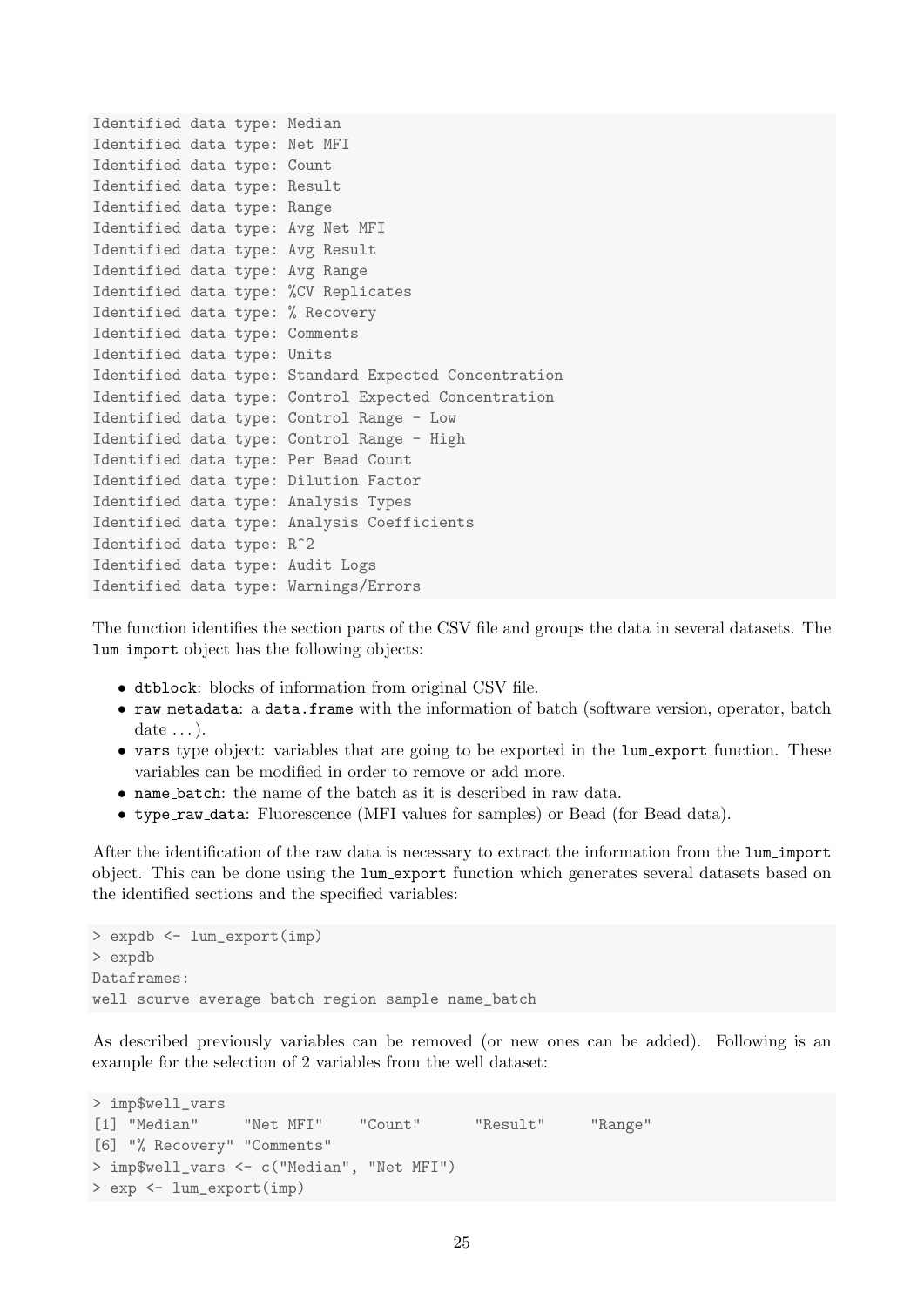```
> head(exp$well)
 batch_well_analyte batch well analyte sample median net_mfi
1 plate_1*P1_A1*FGF plate_1 P1_A1 FGF Background0 21 1
2 plate_1*P1_B1*FGF plate_1 P1_B1 FGF Control1 2902 2882
3 plate_1*P1_C1*FGF plate_1 P1_C1 FGF B_sid_13_CSP 18 -2
4 plate_1*P1_D1*FGF plate_1 P1_D1 FGF B_sid_13_DMSO 19 -1
5 plate_1*P1_E1*FGF plate_1 P1_E1 FGF B_sid_13_HBS 17 -3
6 plate_1*P1_F1*FGF plate_1 P1_F1 FGF B_sid_13_AMA1 18 -2
```
### <span id="page-25-0"></span>8.2 Bead raw data

Bead raw data has several files (usually one file per well). This type of data can be imported either from a folder or from a zip file. The function assumes that all well files within the folder are in CSV format and try to combine all information. To identify the files new variables are added:

- well: with the name of the CSV file
- batch: the name of the file
- batch well eventno: a combination of well, batch and eventno variables.

Reading non-zip compressed data:

```
> imp_path_nozip <- system.file(c("inst","extdata"),"bead_data",
+ package="drLumi")
> bead_nozip <- lum_import(imp_path_nozip)
> bead_nozip
The file imported is: Bead type
Number of unique wells files 2
```
The code for reading zip files is the same as reading non-compressed files and returns the same information. The only difference is that first unzip the file and creates a new folder with the same name as the original in the same directory where the zip file is located. All CSV files are combined in one data.frame:

```
> head(bead_nozip$bead_files)
 eventno rid dbl dd rp1 cl1 cl2 aux1 time well batch
1 0 0 0 24977 13 117 0 0 0 plate_P1_A1 bead_data
2 1 0 0 25917 0 281 10 0 0 plate_P1_A1 bead_data
3 2 0 0 26555 0 394 17 0 0 plate_P1_A1 bead_data
4 3 0 0 24832 0 68 0 0 0 plate_P1_A1 bead_data
5 4 0 0 28166 0 419 29 0 0 plate_P1_A1 bead_data
6 5 0 0 27034 0 404 29 0 0 plate_P1_A1 bead_data
     batch_well_eventno
1 bead_data*plate_P1_A1*0
2 bead_data*plate_P1_A1*1
3 bead_data*plate_P1_A1*2
4 bead_data*plate_P1_A1*3
5 bead_data*plate_P1_A1*4
6 bead_data*plate_P1_A1*5
```
And the files are identifiable by the well variable: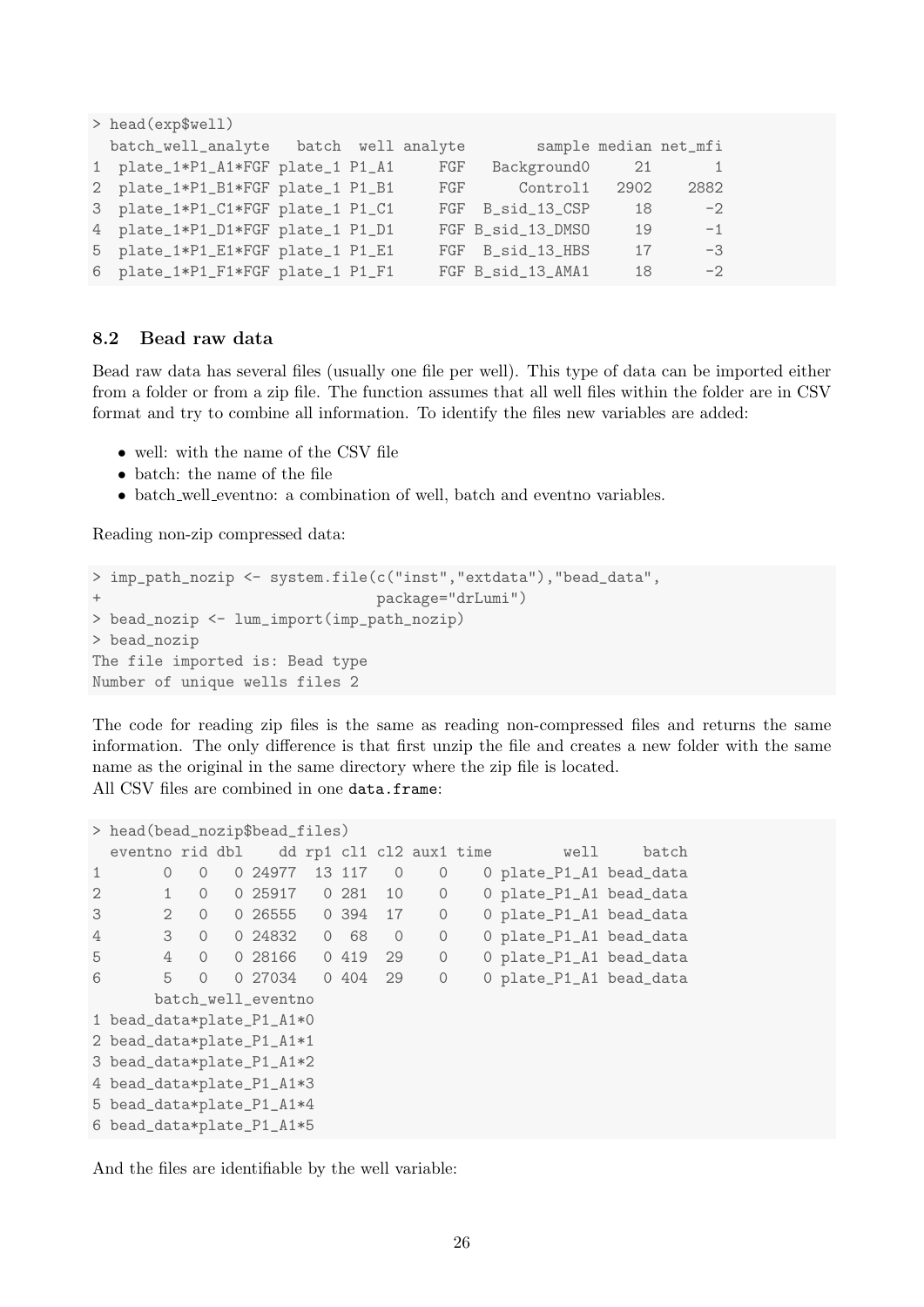> with(bead\_nozip\$bead\_files, table(well, batch)) batch well bead\_data plate\_P1\_A1 4981 plate\_P1\_A2 4647